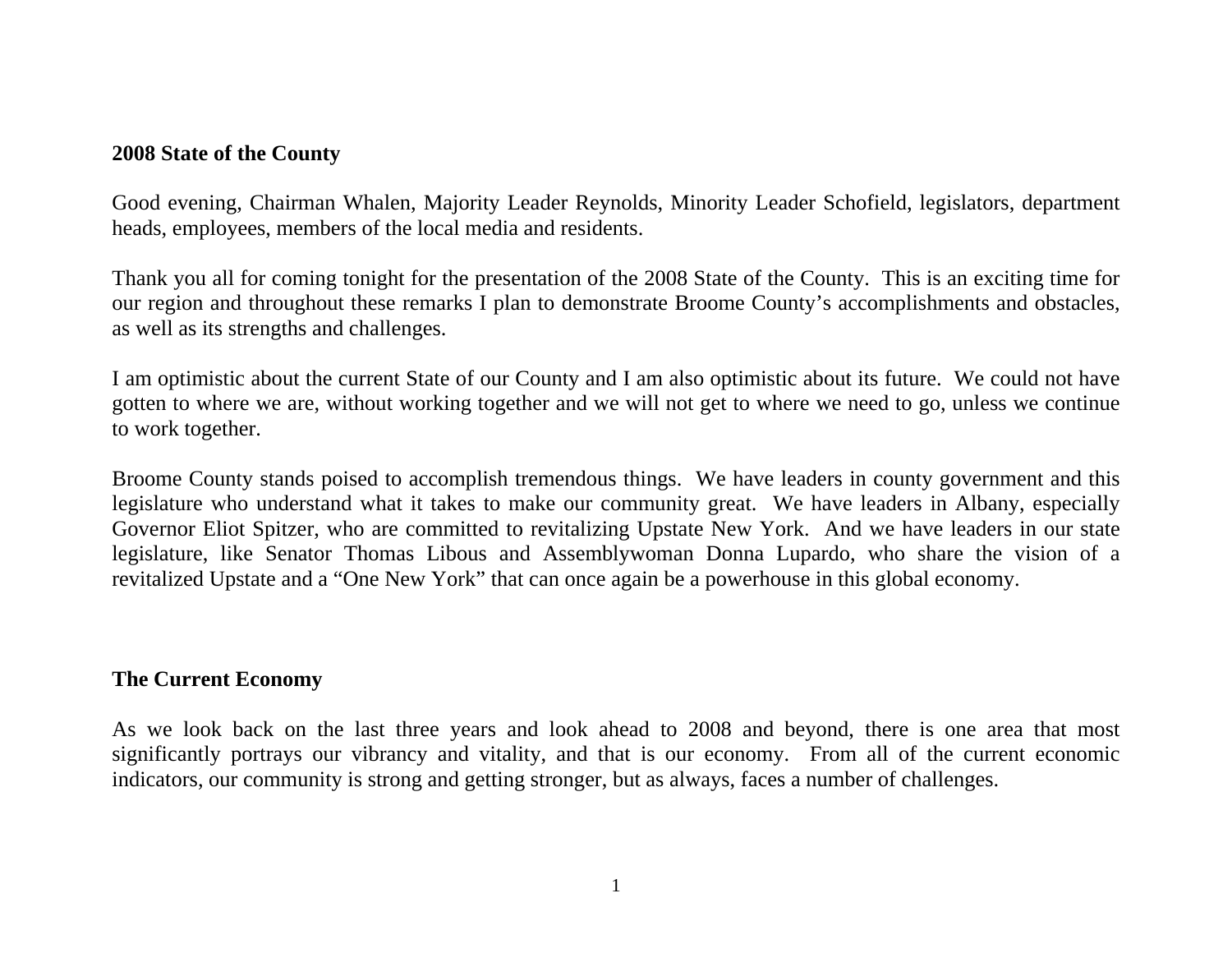As long as our economic strategies are on target and we are working in partnership, from our smallest communities all the way up to our state and federal governments, we will continue to build upon our economic growth.

Our community is still growing jobs. After almost a decade of losses, significant losses, we are in the positive territory for job growth in all sectors.

In just the past two years, there have been more than 1,000 new manufacturing jobs created in the Broome-Tioga region. These are high skilled-high paying jobs.

Overall, the percentage growth of our total private sector payroll has almost matched the national average. In recent history we have lagged far below the average.

In the housing sector, people are also cautiously optimistic. Our region was spared the hits taken by states heavily immersed in the sub-prime mortgage crisis. And once again our area has seen some growth in new individual housing starts and housing developments.

# **Our Economic Development Plan**

All of these factors paint a positive economic picture for Greater Binghamton but we cannot sit back and simply hope it continues at this level of success.

We must continue to nurture a supportive economic environment for business and industry.

We must continue to keep our spending in check and maintain a firm grasp on our tax rates.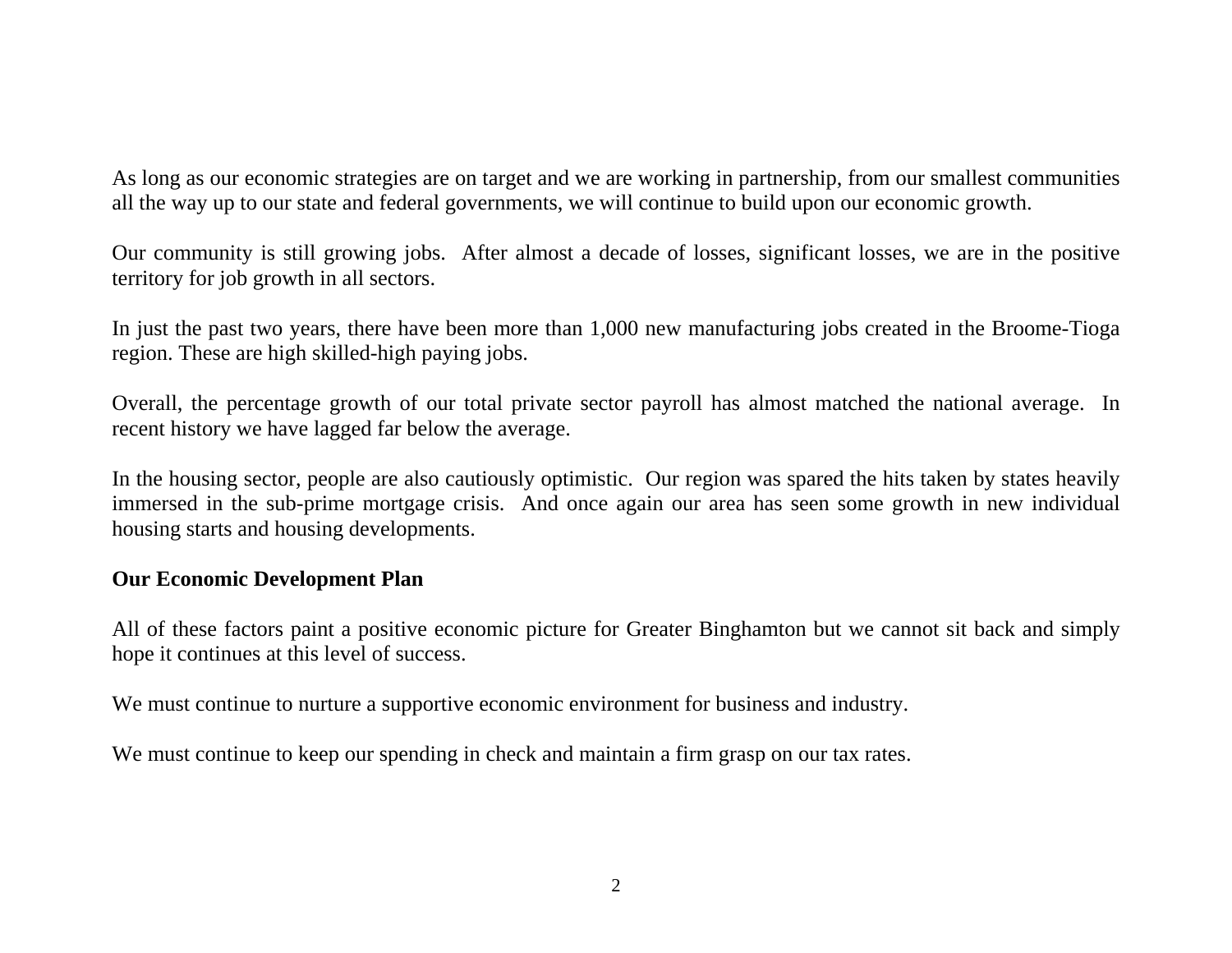We must continue to push our state leaders to do as Governor Spitzer has urged and reduce the cost of doing business in New York State and develop our innovation economy.

And we must continue to work together to eliminate the many layers of government which continue to put tremendous pressure on our taxpayers and stand in the way of progress.

As I stated during my campaign for this office in 2004, it is not government's role to create jobs, however, it is governmen<sup>t</sup>'s responsibility to create the environment in which jobs can be produced.

Broome County Government can facilitate economic growth by assisting existing businesses, developers and entrepreneurs.

We can act as a coordinator of economic development by bringing people together to work together.

We can encourage economic growth by protecting and enhancing our infrastructure.

And we can also literally promote economic growth by simply promoting our area.

With this philosophy in mind, Broome County has concentrated its efforts in following areas.

- o Cleaning up brownfields and identifying new areas for development
- o Working with the private sector to leverage state dollars for infrastructure improvements
- o Marketing our community
- o Aggressively responding to inquiries about our region in order to put forth a competitive front
- o And developing strategies that allow start up businesses and entrepreneurs to get off the ground and grow jobs for our community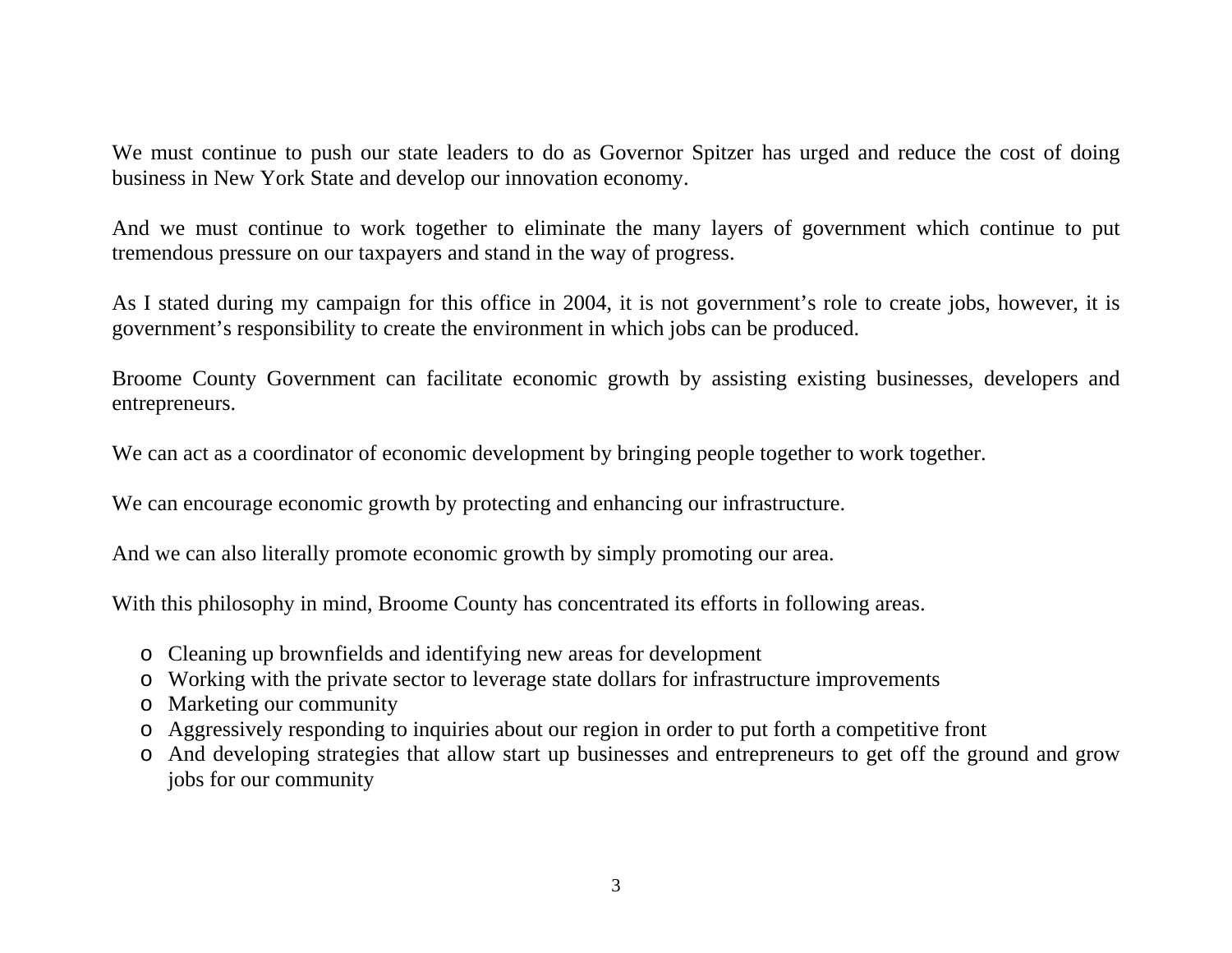## **Charles St. Business Park**

One of the largest and highest profile projects in our community and one that I am extremely proud of, is the Charles St. Business Park. In early 2007, Emerson Network Power invited city, county and state officials to their offices to discuss their desire to keep their operation in Binghamton and to build a new high tech facility at the former Anitec Site.

I know some people wondered why Emerson chose the Anitec site. You just had to sit in the room for a few minutes with Emerson Network Power President, Bill Fierle, to understand his passion for the project and for the Anitec site. As a result of his commitment and dedication, Emerson Network Power is set to break ground on a new 40-thousand square foot facility in the new Charles Street Business Park in just a few weeks.

I want to thank Mr. Fierle for having what it takes, and doing what is necessary, to make this project happen. Without his determination, it might not have happened and Greater Binghamton would not be seeing one of its highest profile pieces of real estate developed. It is also possible that Emerson's 65 high paying jobs might have gone elsewhere.

This project is the result of all levels of government working together.

I want to thank Dick D'Attilio and my fellow IDA board members for supporting this development. I want to thank our counterparts at the city for also working to make this vision become a reality.

I want to thank Governor Eliot Spitzer for his support of Upstate's revitalization and for his city by city initiatives. Without the million dollars in state support for infrastructure improvements at the former Anitec site, this dream may never have taken flight. Kevin McLaughlin, our new Regional Empire State Development Director, also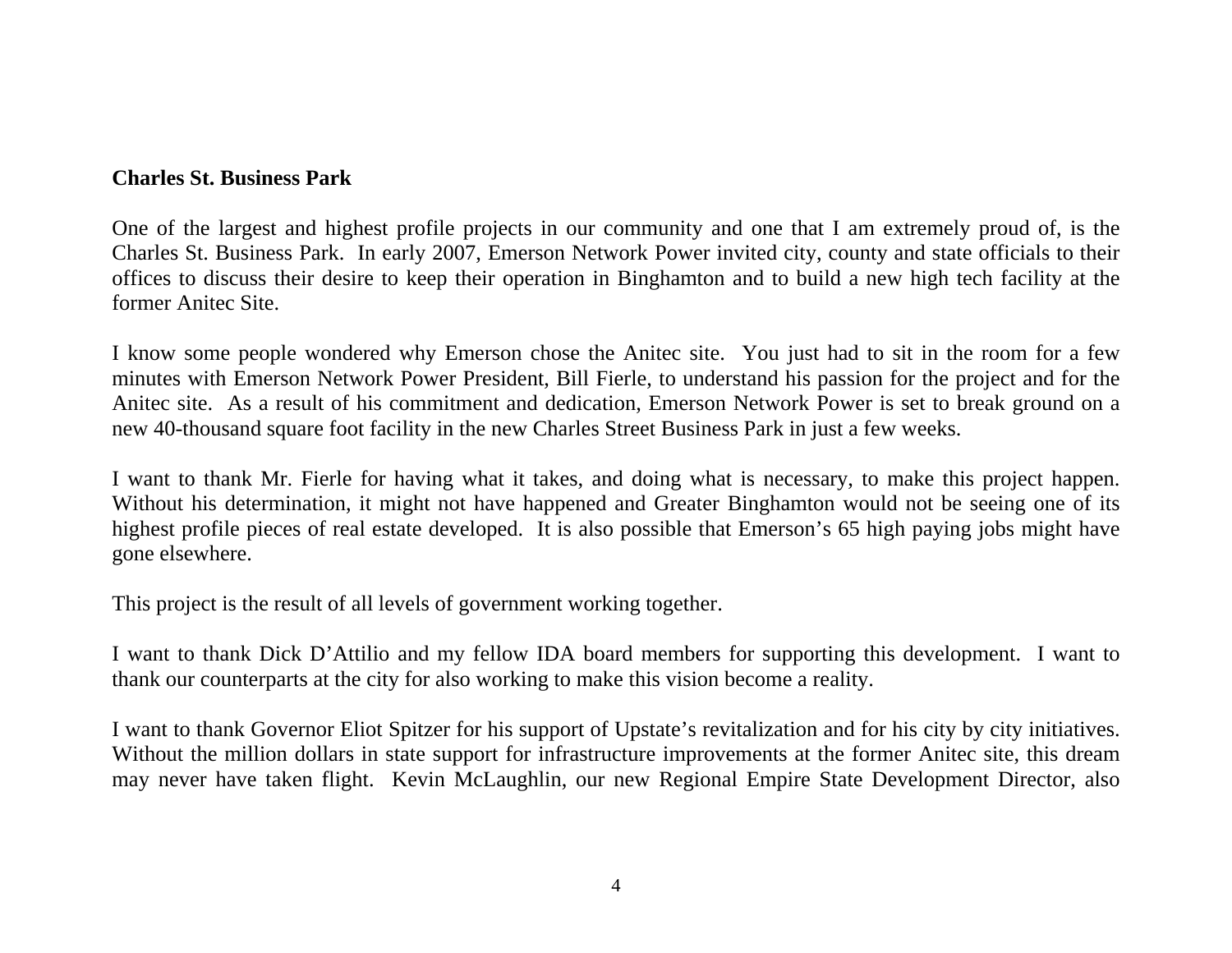believed in this project and lobbied heavily for us to receive the state support. Thank you Kevin for all that you do for Broome County and our entire region.

When cars drive through Binghamton on Route 17-soon to be Interstate 86, they will not see a large dirt field anymore. Instead they will see a state of the art manufacturing facility and office building, surrounded by a beautiful business park.

It is expected to be a major draw for future development at that site. We already know that the Charles St. Business Park is generating a lot of interest. We hope to have several major announcements in the months and years to come.

## **Brandywine Corridor-Our Gateway to the Future**

Broome County is also aggressively going after another major gateway in Greater Binghamton. It is the area known as the Brandywine Corridor. Every year millions of cars pass by this site and right now it is not the most inviting gateway. Our community can do better. It must do better.

For two years we have waited for a Brownfield Opportunity Area Grant. We can wait no longer. As I announced in my budget message, we will move forward with the development analysis and environmental review of the Brandywine Corridor area. We have already put out the request for proposals for this work to be done.

This is the first crucial step that must take place. We must plot a vision for development in this "Gateway to Greater Binghamton" and then make it happen.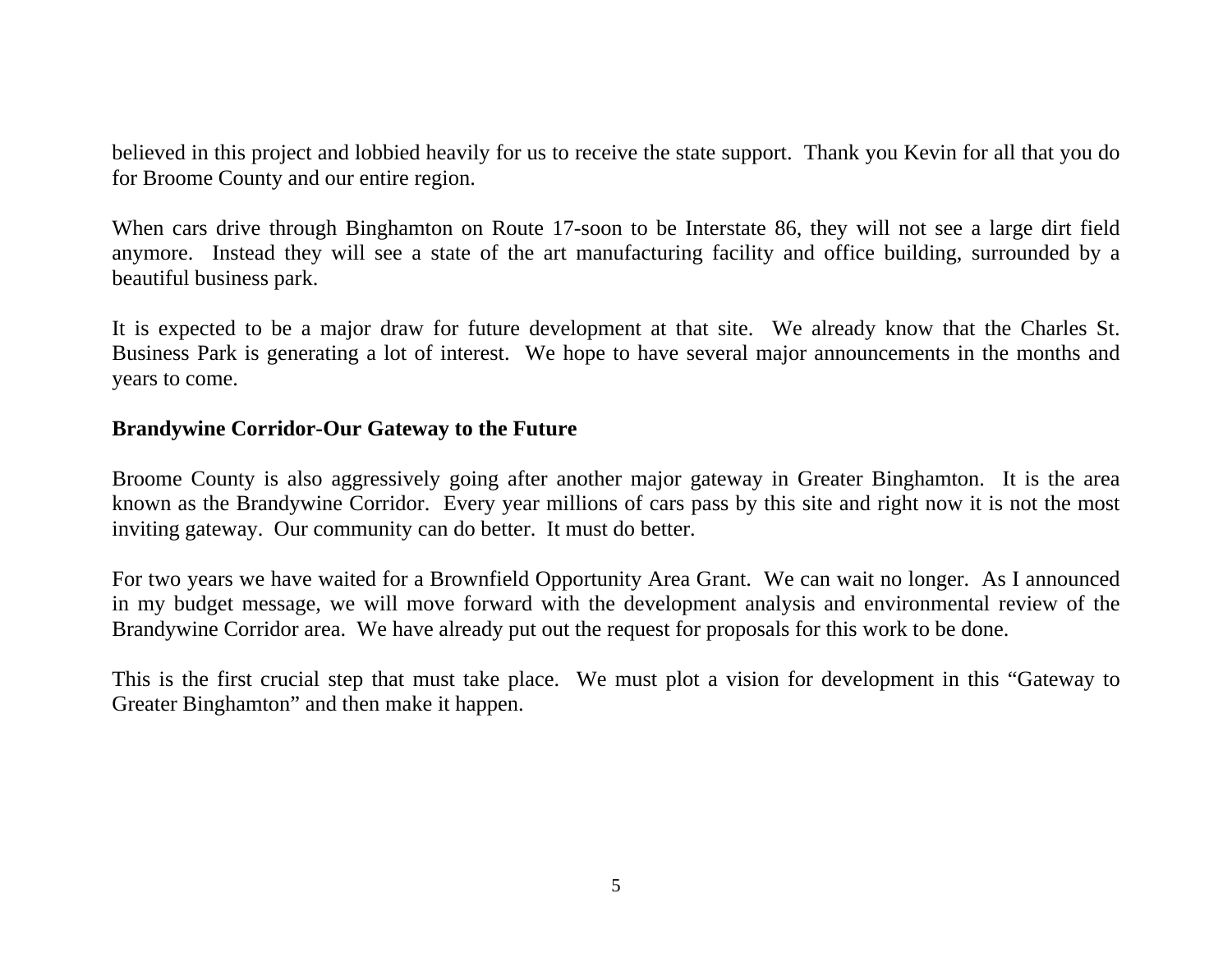Funding for this analysis will come from the increase in the hotel-motel occupancy tax. I want to thank the legislators who had the foresight to support this increase to help expedite brownfield redevelopment efforts in our community.

We have also committed \$50,000 of the occupancy tax dollars to help bring down Endicott Forging in Endicott. It may not seem like a lot on its own, but it translates into a lot of money for the community when you can use \$50,000 to help leverage state dollars.

In this case, the \$50,000 commitment helped spur the Village of Endicott to go through the Restore New York process. As a result, the village received nearly \$800,000 to demolish this eyesore and begin the process of cleaning up and redeveloping this valuable piece of land.

We look forward to working with other communities in Broome County to spur cleanup efforts at other brownfield sites. This is one of our major challenges in the Greater Binghamton region and I am confident the sustainable funding we have been able to acquire will spur additional brownfield cleanup.

# **Marketing Greater Binghamton**

Again, I want to thank the legislators in this chamber who supported the increase in the occupancy tax. It was not an easy decision but it had to be done. This community has forever lacked a sustainable revenue stream to cleanup blighted areas in our community, and there are many. And we have lacked sustainable funding for marketing this great community. This is the other important use for the occupancy tax dollars.

While we have to remove blight, we cannot wait for that cleanup job to be done before we market our area's assets and there are many.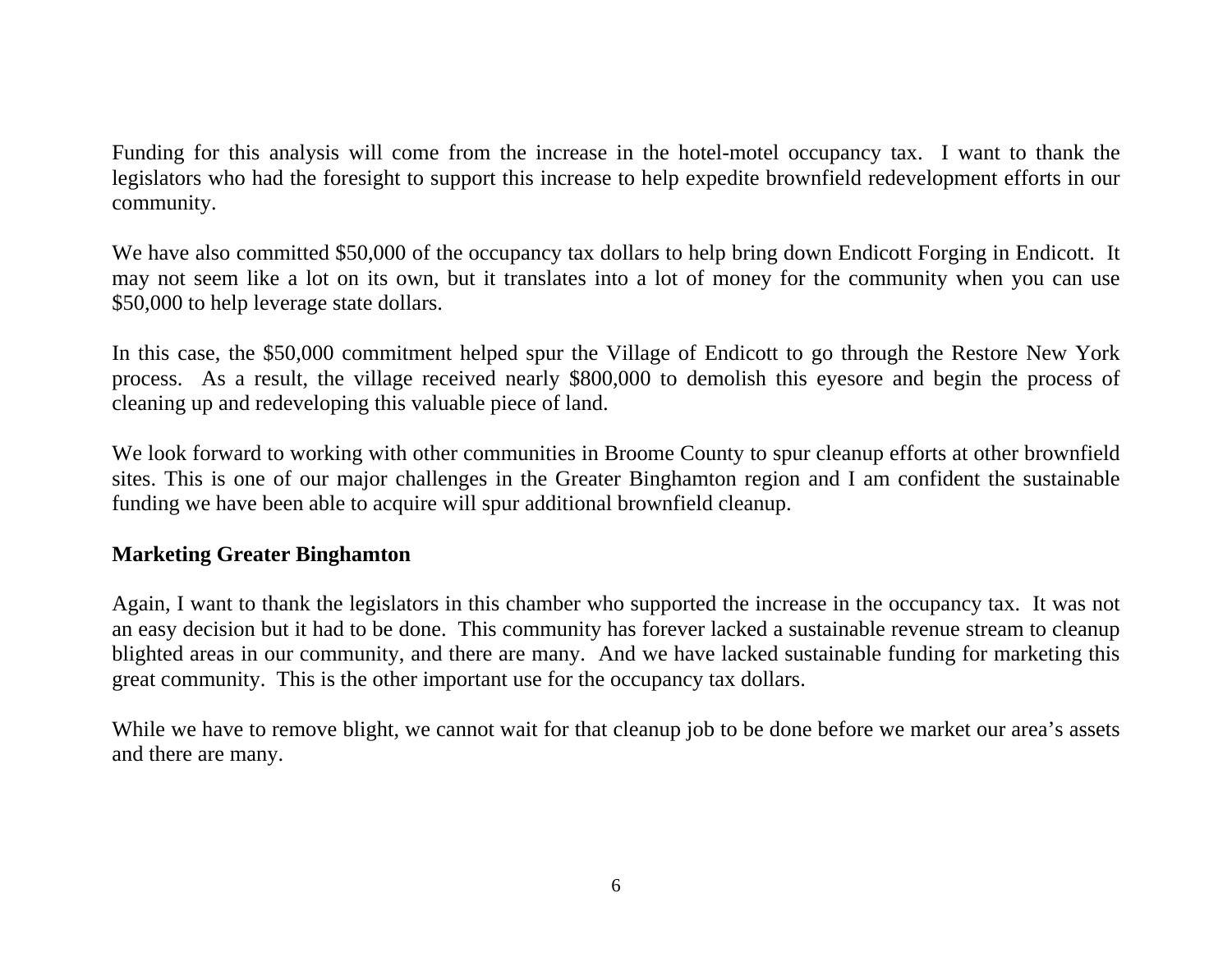What we have not done is tell the rest of the United States and the world why Greater Binghamton is so great.

Recently, we have done some national and international marketing by utilizing our sporting events like the Chris Thater Memorial and the AHL All Star game which we were privileged to host this year. Both events pointed a national and international spotlight on our community.

Not only did our community come across as attractive and inviting on the broadcasts of the cycling event and AHL game respectively, we were also provided an opportunity, through the purchase of air-time, to promote the tremendous benefits of living, working and starting a business in Greater Binghamton.

We plan to do more of this type of image marketing for our community. Our next national and international audience will take place with the Dick's Sporting Goods Open in July.

# **Growing Our Own Jobs**

Another major economic development focus is to foster our local entrepreneurial spirit and provide much needed assistance to high tech startups.

As you know, we are in the process of rehabilitating 123 Court Street in the City of Binghamton into a high tech incubator. The *Greater Binghamton Innovation Center* is a Broome County Economic Development and Greater Binghamton Coalition initiative to provide an affordable, supportive environment for emerging businesses.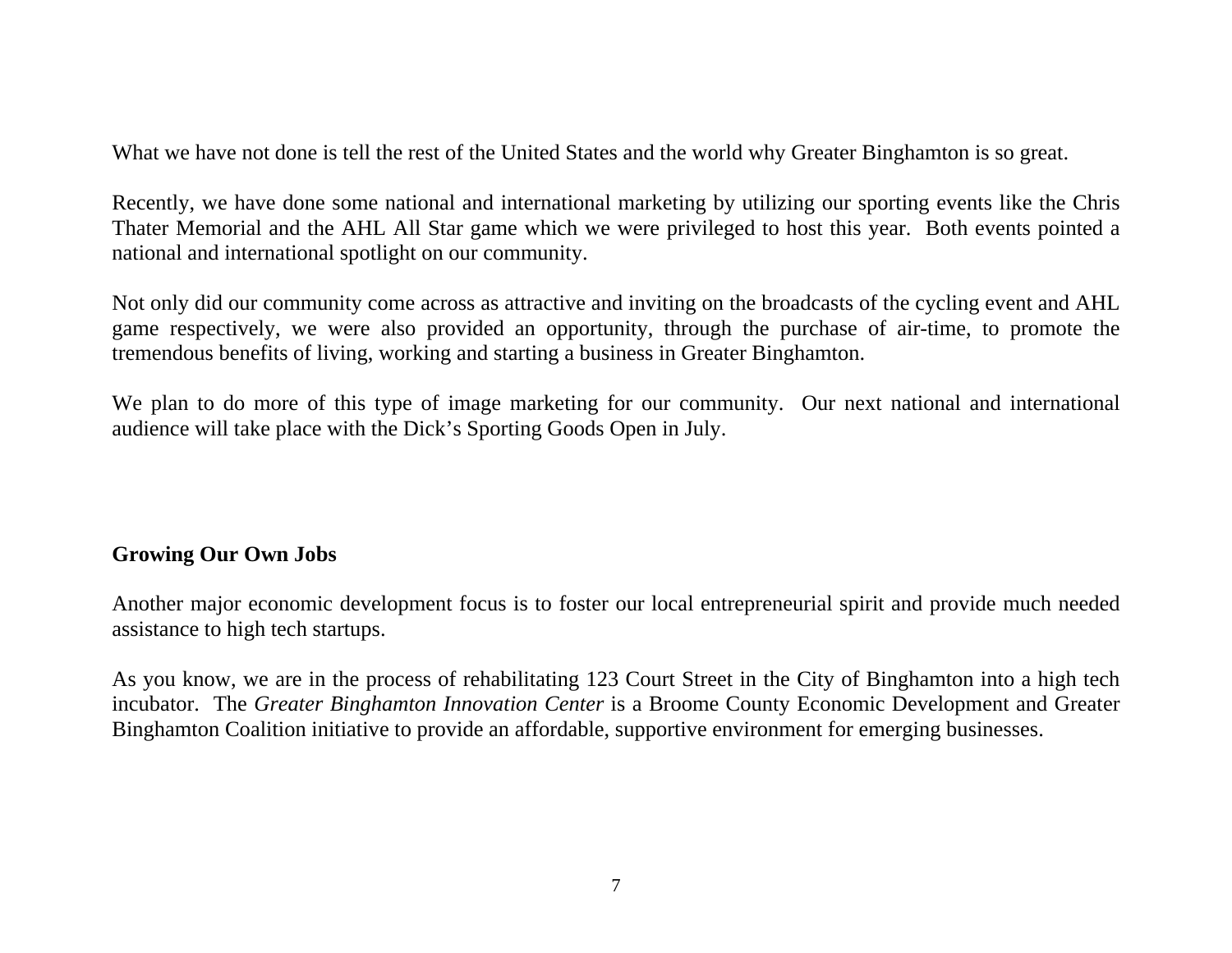We will continue to try to nurture current companies already in the community, and we will continue to try to attract new companies. But while we do both of these things, we must also try to grow our own jobs. We believe that providing incubator space will give companies and individuals a leg up on pursuing their business ventures.

Today I would like to announce that we are also working in partnership with Binghamton University, the Broome County Industrial Development Agency and officials at Huron Campus to bring another incubator to Western Broome County.

This new incubator will be for wet lab type research and development. This wet lab space will be in support of any future technology transfers out of Binghamton University.

Some of the most exciting research and development is taking place right here in our backyard. These inventors and scientists need a place to grow their technology and commercialize their ideas.

The need is there and the partners are all on board. Our next step is to seek financial support from Empire State Development and the Governor's office to assist us with the development of this incubator. In fact, the Governor mentioned in his State of the Upstate speech last month, the need for an incubator of this type to support emerging technology business out of BU. We believe this is a perfect project for Governor Spitzer's \$1 Billion Upstate Revitalization Fund.

We are still working out the details but our plan calls for an incubator to be housed at Huron, in Building 57, off of Hayes Avenue on the eastern end of the campus. We will create 6 to 7 wet labs for research and development. This space will be rehabilitated with state of the art equipment that will allow cutting edge research to be created, tested, developed and commercialized.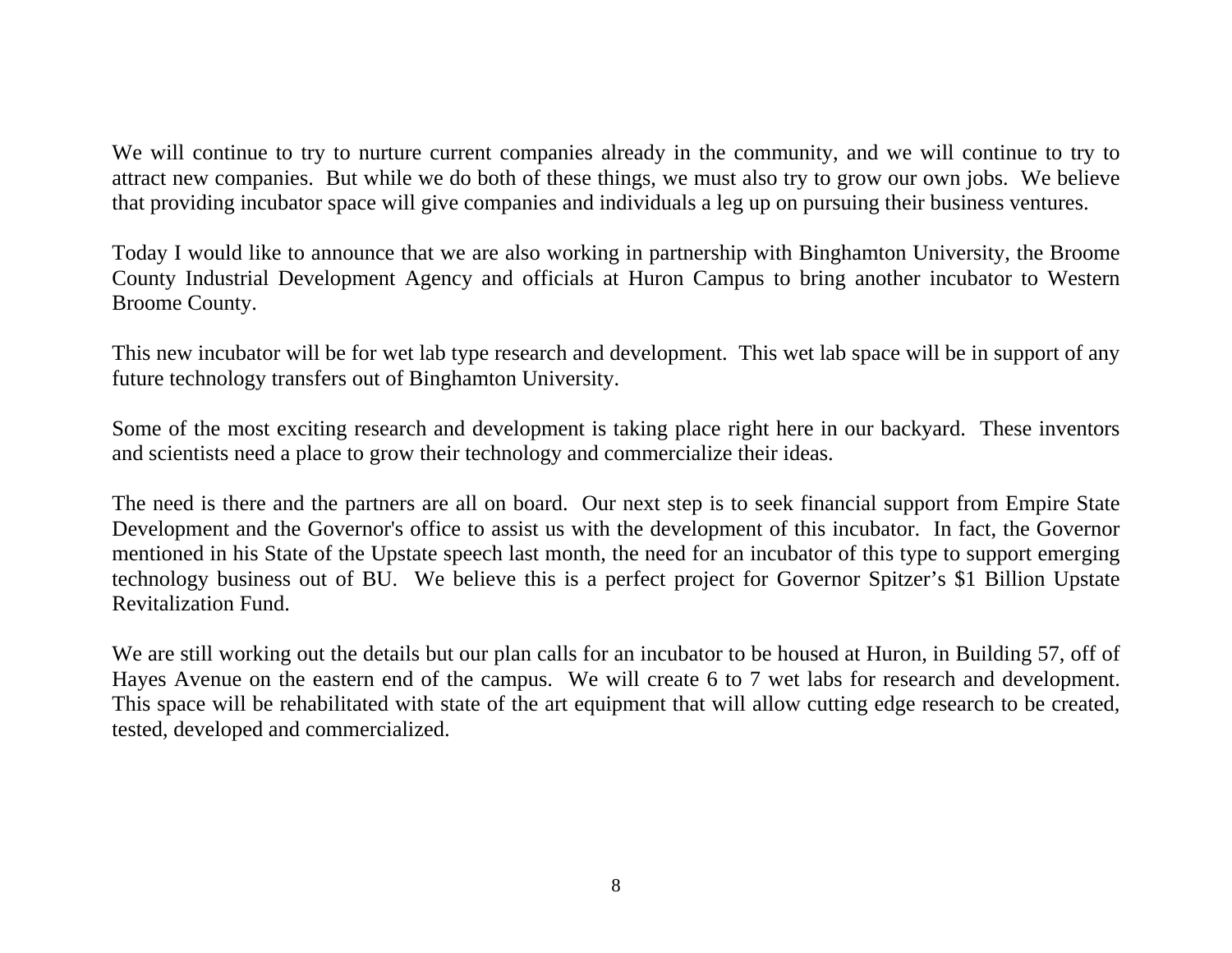We are excited about this partnership and this opportunity. I look forward to providing you additional information on this project as it develops.

## **Grants for Growth**

Whether an individual with a great idea plans to grow his or her business in the Greater Binghamton Innovation Center in Downtown Binghamton or at the proposed wet lab incubator, a need still exists to provide these start ups with some working capital.

We have a number of programs in place both locally and at the state level that provide incentives and low interest loans. However, these are designed for businesses and industries that are already established.

The individuals who will be locating in one of the two incubators in our community will not have an established business. They hope to one day have a fully realized company but first they just need to get out of the starting gate.

That is why today I am announcing a *Grants for Growth* program. I would like Broome County to set aside \$50,000 from the occupancy tax revenues to create a grant fund for potential incubator tenants. This would be a matching grant and it would only be for incubator tenants.

This idea is not new. It is being done around the world to help entrepreneurs get over that first major obstacle, the lack of positive working capital. I strongly believe that this small investment of \$50,000 can pay off huge dividends in the future.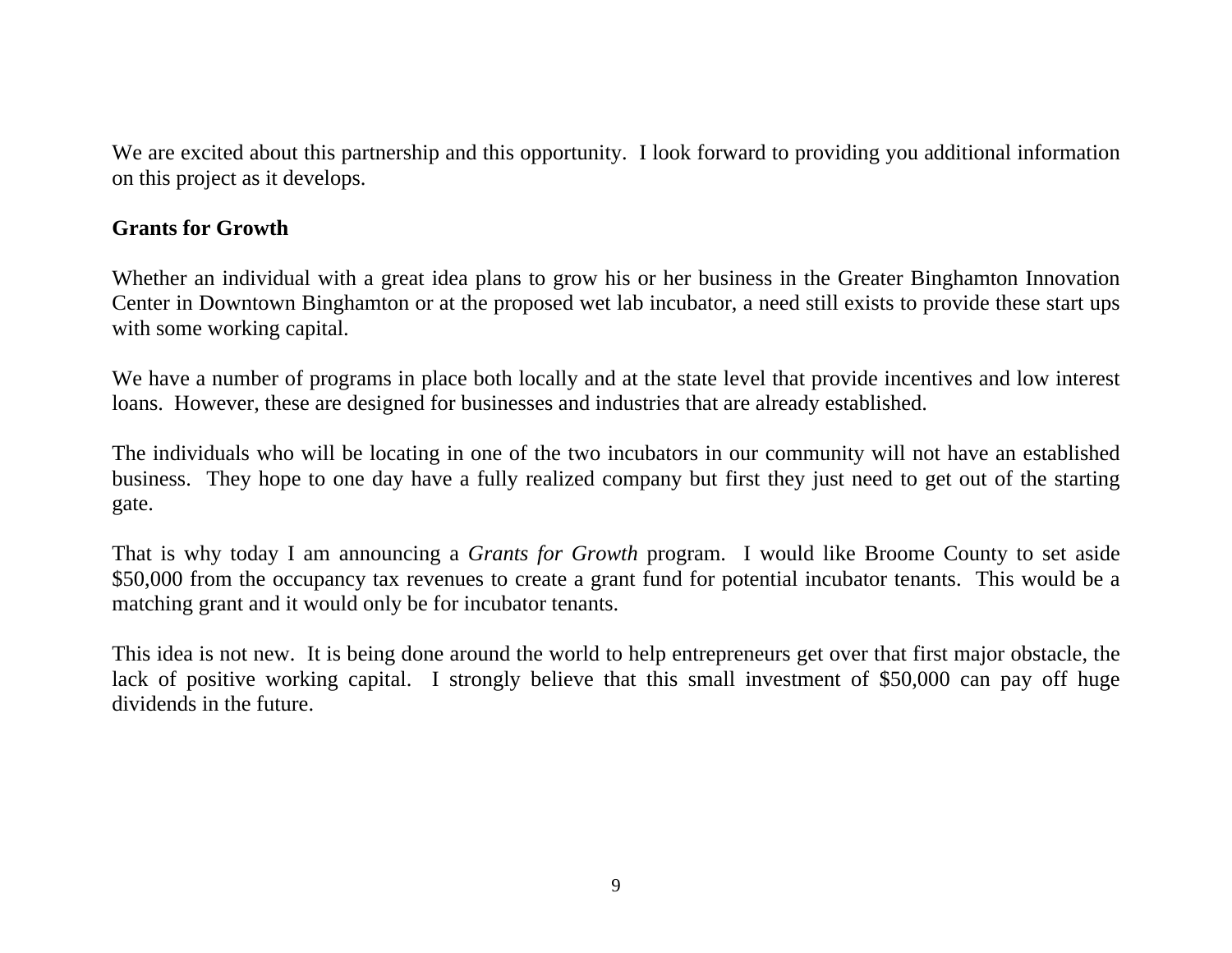Our economic development strategies are on target. They are paying dividends but we certainly are never done honing our plan of attack. Our future short term goals include creating stronger workforce development plans to provide a well trained workforce for our high demand industries.

We are pursuing an aggressive marketing campaign that addresses both image building as well as targeting specific industry sectors.

And we are continuing to work with our economic development counterparts to identify and prioritize; brownfields for cleanup, new areas for development, private sector partners to collaborate with and gaps in services that we need to provide.

# **Stabilizing County Finances**

In the last 3 years, this administration, under my leadership, has also managed the county's finances in a way that has preserved important county services but has also put pressure on controlling expenses.

In the past, we have experienced dramatic ups and downs in our tax rates that left the community guessing from year to year. It was unfair to everyone to allow those kinds of shifts.

We have managed to maintain services while controlling expenses but the reining in of spending has not been without pain.

When I took office in 2005, Broome County depended upon \$14.8M of appropriated fund balance or surplus to reduce the property tax burden. I immediately considered the downside of relying upon surplus dollars that would eventually disappear, to balance our budget.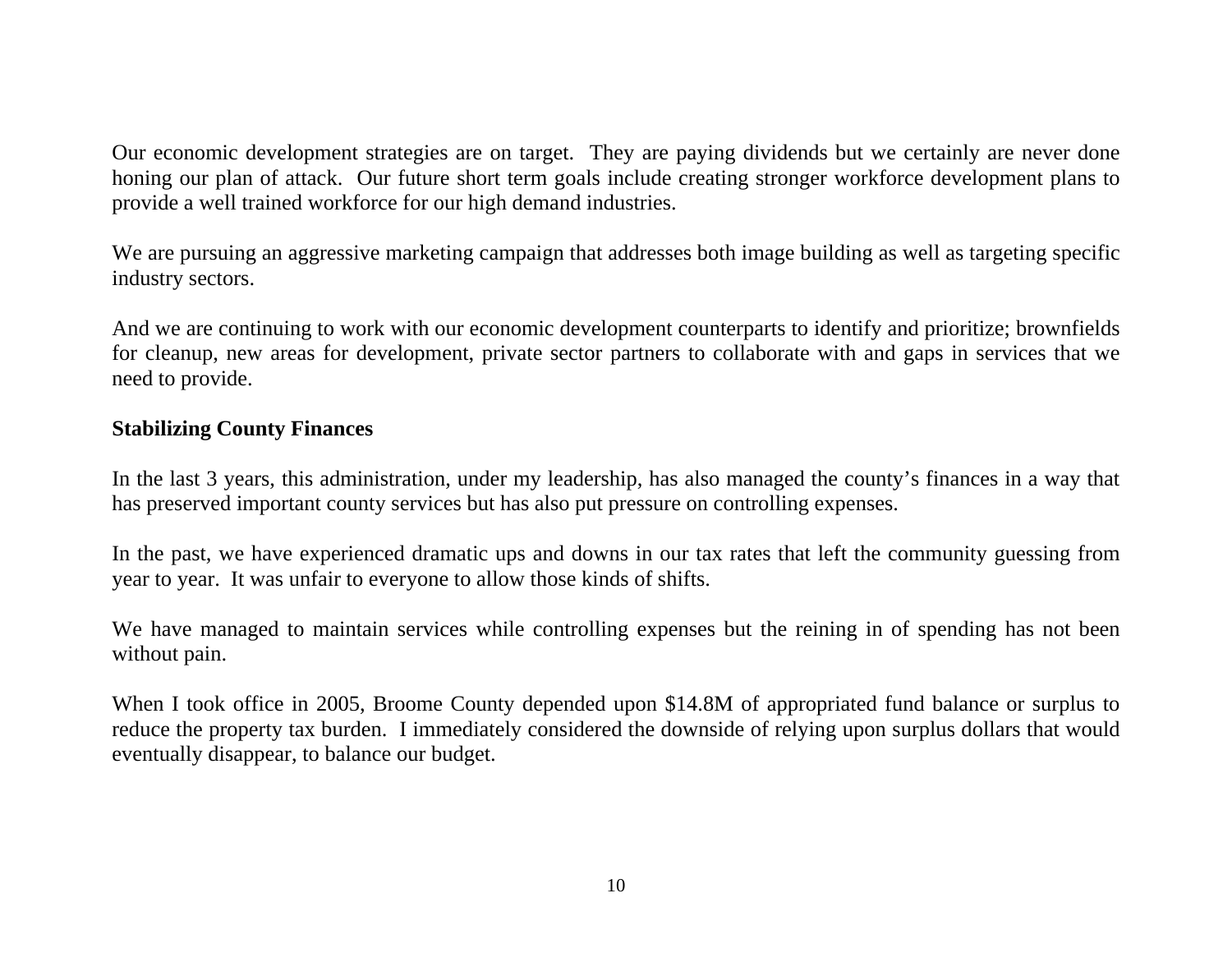We were determined to reduce that dependency by adding language to our budget resolution that limits the use of surplus funds. In 2008, our dependency on surplus is reduced to \$6.4M, a more manageable amount.

Controlling spending was a top priority. For the 2008 budget, I called for a 7% net budget reduction in all County departments and contract agencies. Our departments heard this call and did their best to rise to the occasion.

Their efforts allowed us to keep spending to less than a 1% increase-- a feat almost unheard of in county government.

I have also placed a \$1M cap on annual borrowing that is supported by local property tax dollars. This helps to keep our debt under control instead of blindly increasing our property tax burden.

Healthcare costs remain our number one challenge. In recent years the cost of providing employee health insurance has gone up as much as 25%. This dramatic but expected increase prompted us to find more cost effective solutions to this growing problem.

This administration under my leadership is also turning to technology to help us operate more efficiently and save taxpayer dollars. We are pursuing the implementation of a new computer system. This Enterprise Resource Planning software will forever change the way we do business. It will make our employees more efficient and productive.

This update is vital to the operations of Broome County Government. I encourage all lawmakers to support this resolution tonight at your regular meeting.

I cannot detail every fiscal strategy we have implemented in this address tonight but the one accomplishment I did want to highlight has been this administration's ability to keep tax increases manageable, steady and consistent.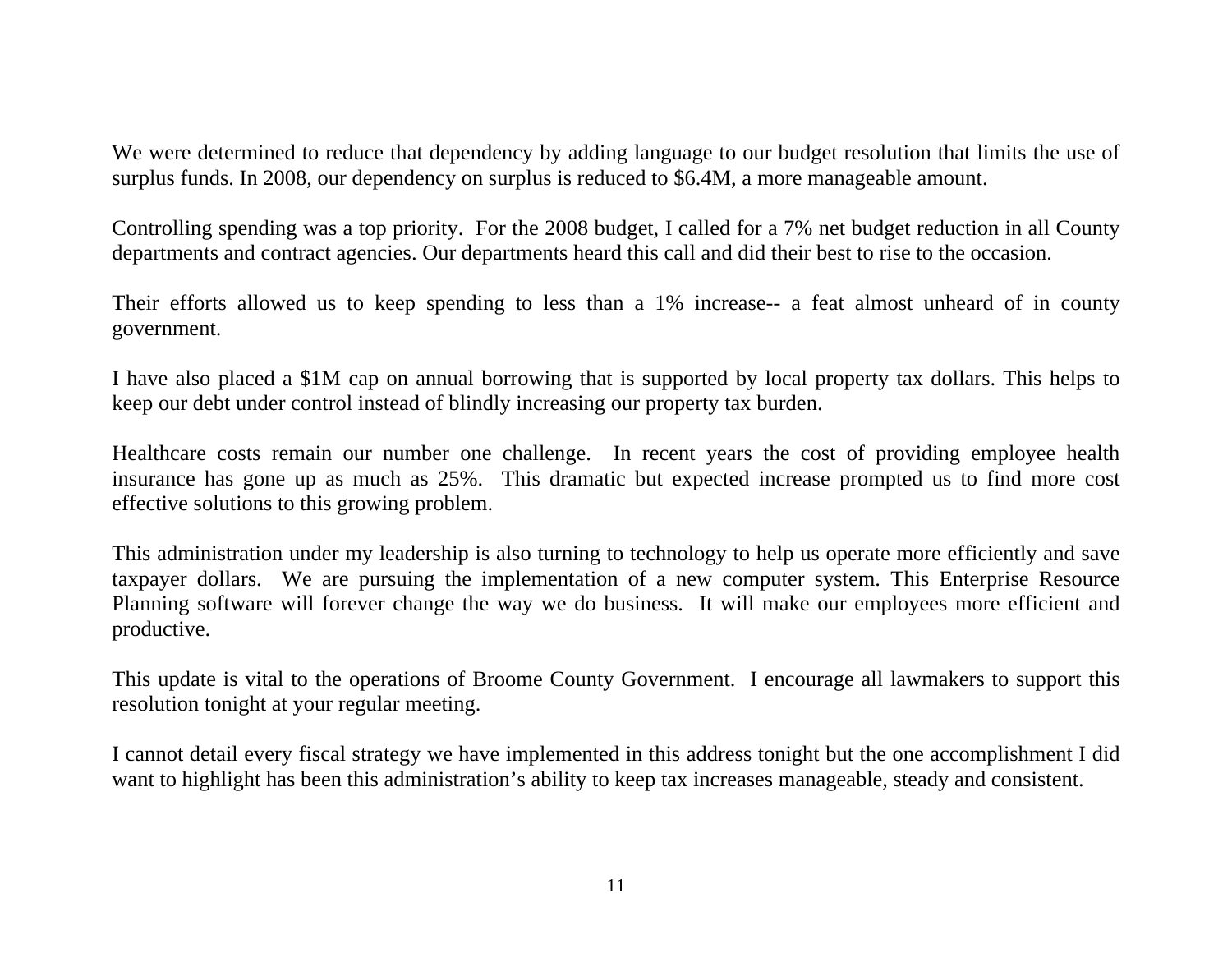On average I have increased taxes by 3.875% or .57 per year, per \$1,000 assessed valuation. Over my tenure as County Executive there have been no dramatic ups and downs and no major surprises. This county needs strong fiscal controls to manage spending and keep tax rates low and that is something I can promise taxpayers I will continue to do.

In addition to the policy changes enacted by my administration, together in a bipartisan effort with the legislature, we have been able to provide direct tax relief to our residents. In 2006, Broome County, in partnership with New York State, removed the 8% sales tax on clothing and shoes up to \$110.

This provided our working families with a much needed tax break. It did have an impact on the County's bottom line but I think everyone in this chamber agrees that the benefits of this move far outweigh the negatives.

# **Consolidation and Shared Services**

During the 2008 Budget Message I discussed the need for our municipalities to explore ways of consolidating rather than receiving millions in additional sales tax dollars that allow them to build walls of isolation. I will not back down from my call for more consolidation.

I applaud Governor Spitzer for his Commission on Local Government Efficiency and Competitiveness. The Governor's Commission has accepted 7 of Broome County's consolidation initiatives. We are pleased with that move and we are pleased with the resources the state is making available to local communities to further explore these initiatives.

However, in order to garner the state resources, you need to have consensus among your municipalities about which consolidation projects make the most sense. We here in Broome County have not always seen eye to eye on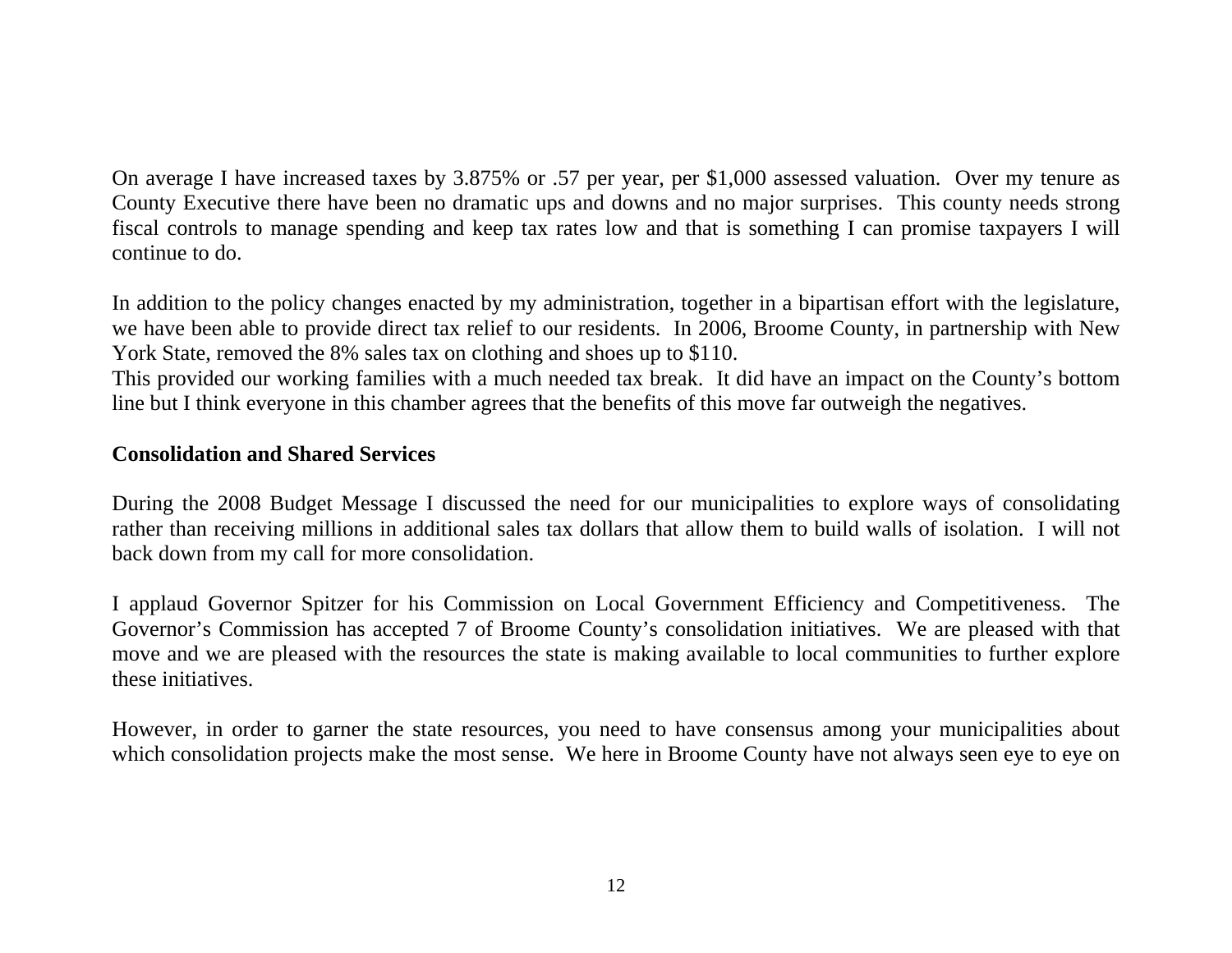some of our specific initiatives like police consolidation, highway consolidation, courts consolidation or the dissolution of villages.

However, this year I would like to announce that Broome County is moving forward aggressively on an initiative that we believe most, if not all of our municipalities, can support; countywide code enforcement.

We have applied to the New York State Shared Municipal Services program for a grant to assist us in moving this project forward. Today I ask our municipal leaders to endorse this effort by asking their respective town and village boards to support this initiative by passing a resolution.

Code enforcement is a serious, time consuming and expensive issue for all of our communities, large and small. There has got to be a better way of providing this service to make it easier and more cost effective for each municipality.

I look forward to working on this initiative with our towns and villages.

# **Affordable Health Care Alternative**

I am excited to also announce today that because of all of our research and effort on the issue of consolidation and shared services, we have received a grant that will allow Broome County to shift its health care coverage from a self insured system to the New York State Health Insurance Program.

This is very exciting and gratifying for us. Ever since our Shared Services Summit back in 2005, where we identified health insurance as the number one initiative worth exploring, my staff, in particular Deputy County Executive Patrick Brennan, has been investigating our options.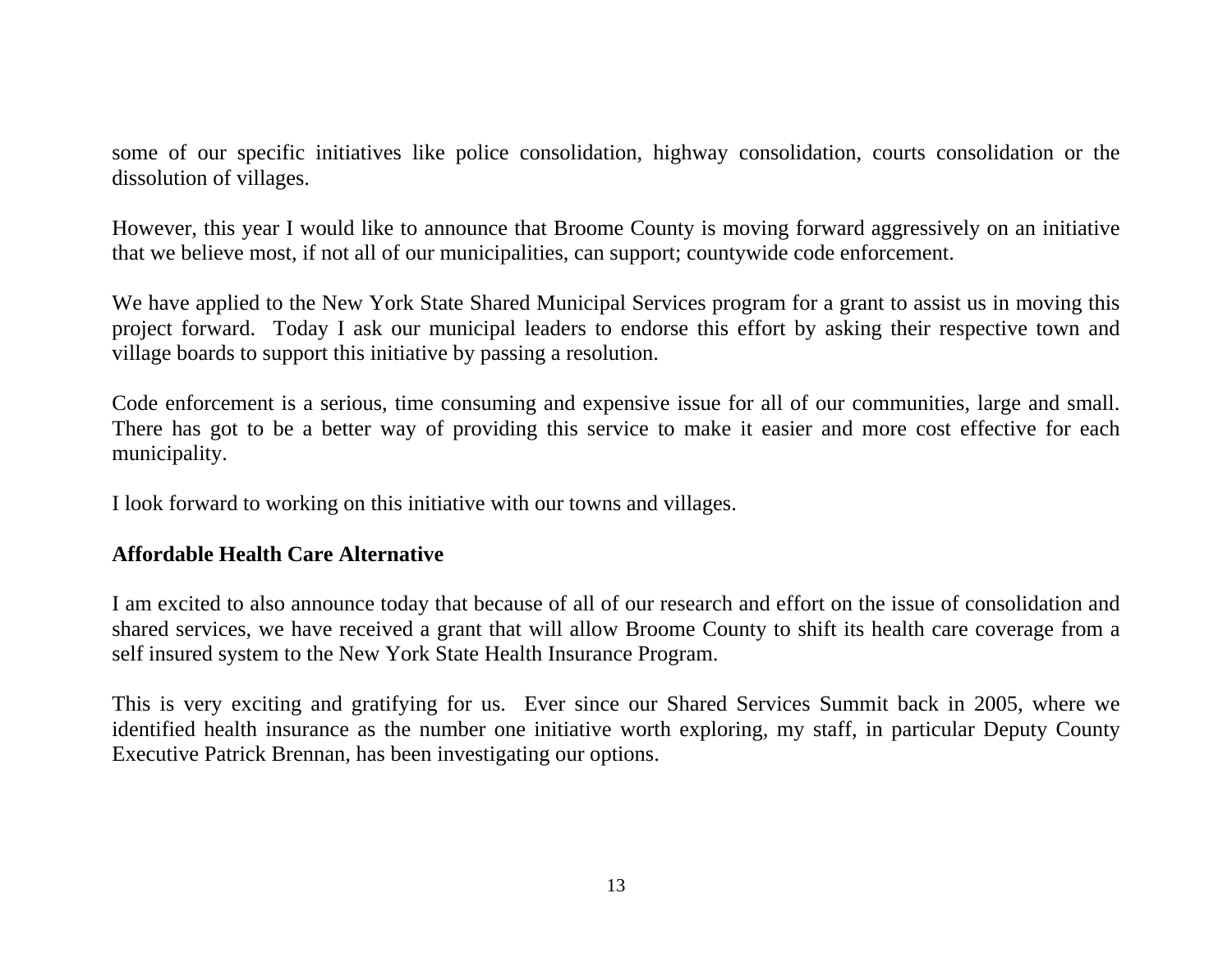At this time, it appears, the New York State Health Insurance Plan or NYSHIP, will not only save our employees money, it will save taxpayer dollars as well.

As a result of the State Municipal Services Grant we secured, Broome County will not only save on its health insurance costs, the grant will also provide us with matching funds for the savings we produce. This truly is a winwin for employees and taxpayers alike.

We have done some preliminary outreach with employees and union representatives about this initiative and we plan to do a lot more education. I encourage all of our employees to educate themselves about the impact of this major switch in health care providers.

I trust you will see the benefits and be supportive of this move. We have and will continue to provide information to all of our legislators regarding this proposal and we encourage their support as we move forward.

Once it is implemented at the county level, we feel confident our local municipalities will also find it beneficial to join us in the NYSHIP health plan. In fact they do not even need to wait for Broome County to finalize its plans. We encourage them to reach out to NYSHIP directly to see how making the switch will impact their bottom lines.

I would like to take a few quick moments to update several of our other consolidation and shared service initiatives.

- The **police consolidation** plan is still on the table and we encourage more municipal and law enforcement personnel to seek out information on this plan.
- Broome County continues to provide **labor relations and negotiations** for the Village of Endicott which has saved the village over \$200,000 since 2005 and we are now providing similar services to the Binghamton-Johnson City Joint Sewage Treatment Plant.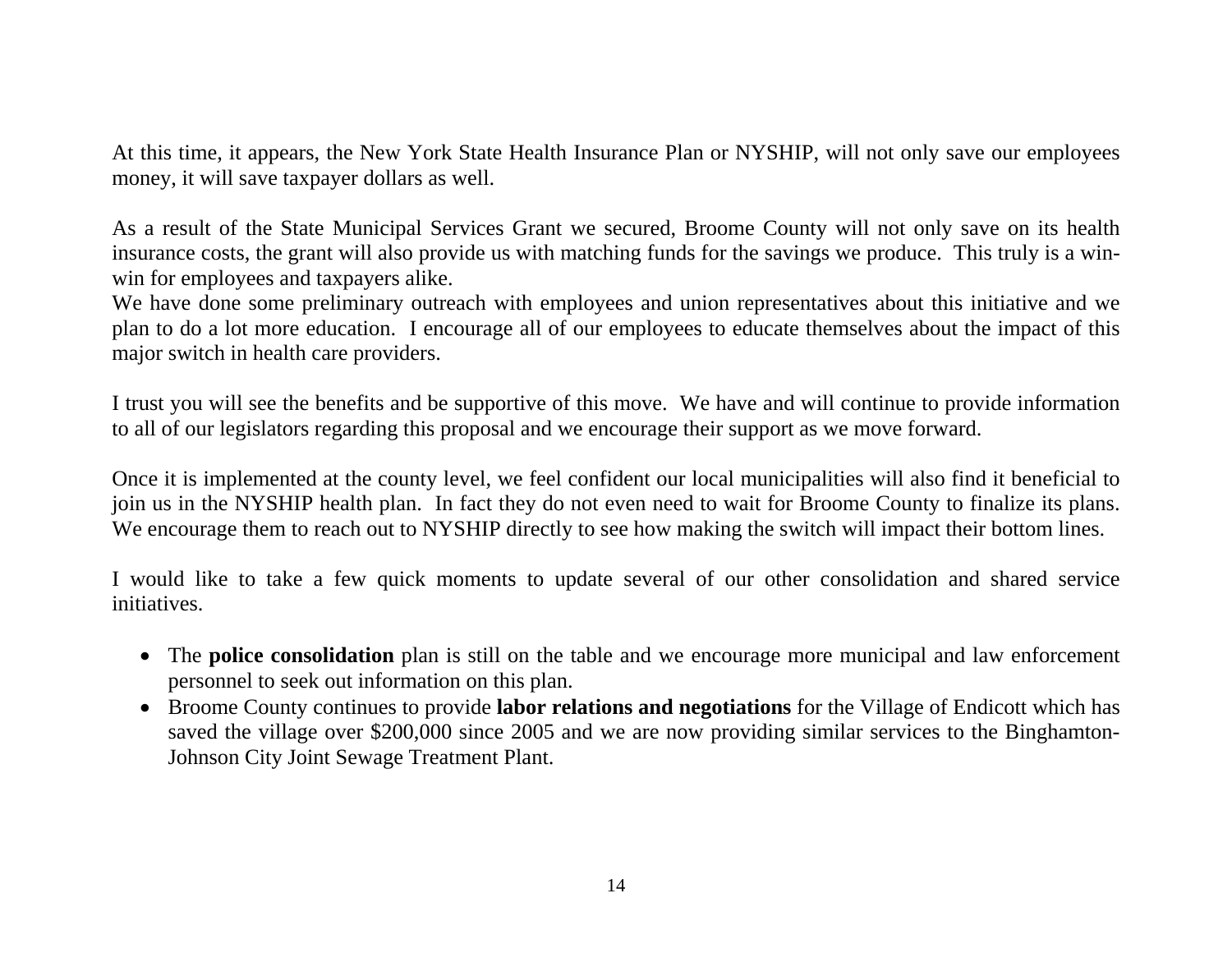- **Tax collection** operations have now expanded to the Town of Kirkwood and our Real Property Department has received a grant to study countywide assessment and a countywide tax information system.
- And we are heartened to see that Villages like Windsor and Johnson City are studying the impacts of dissolution.

# **Progress on Major Capital Projects in 2007**

Right now I would like to provide quick updates on some of our major projects.

# **George Harvey**

In 2007, the George Harvey Justice Building received quite a bit of attention and was the center of a tremendous amount of activity. This project is important to the functions of Broome County Government and it is important for the City of Binghamton's revitalization efforts.

I was extremely happy with the progress we made last year with gutting the inside of the Harvey Justice Building. I want to commend our Public Works Department, especially Steve Elko, for his oversight of this project.

We did hit a major hurdle recently with the challenge to our attempts to incorporate a preferred labor agreement for this project. On this matter, I wanted to say that the P-L-A was not done haphazardly. It was implemented with quite a bit of forethought.

A lot of homework was done in an attempt to protect local jobs and to provide local labor with assurances that this public project, paid for with public dollars, would safeguard local jobs and would keep this work from being hired from outside the area.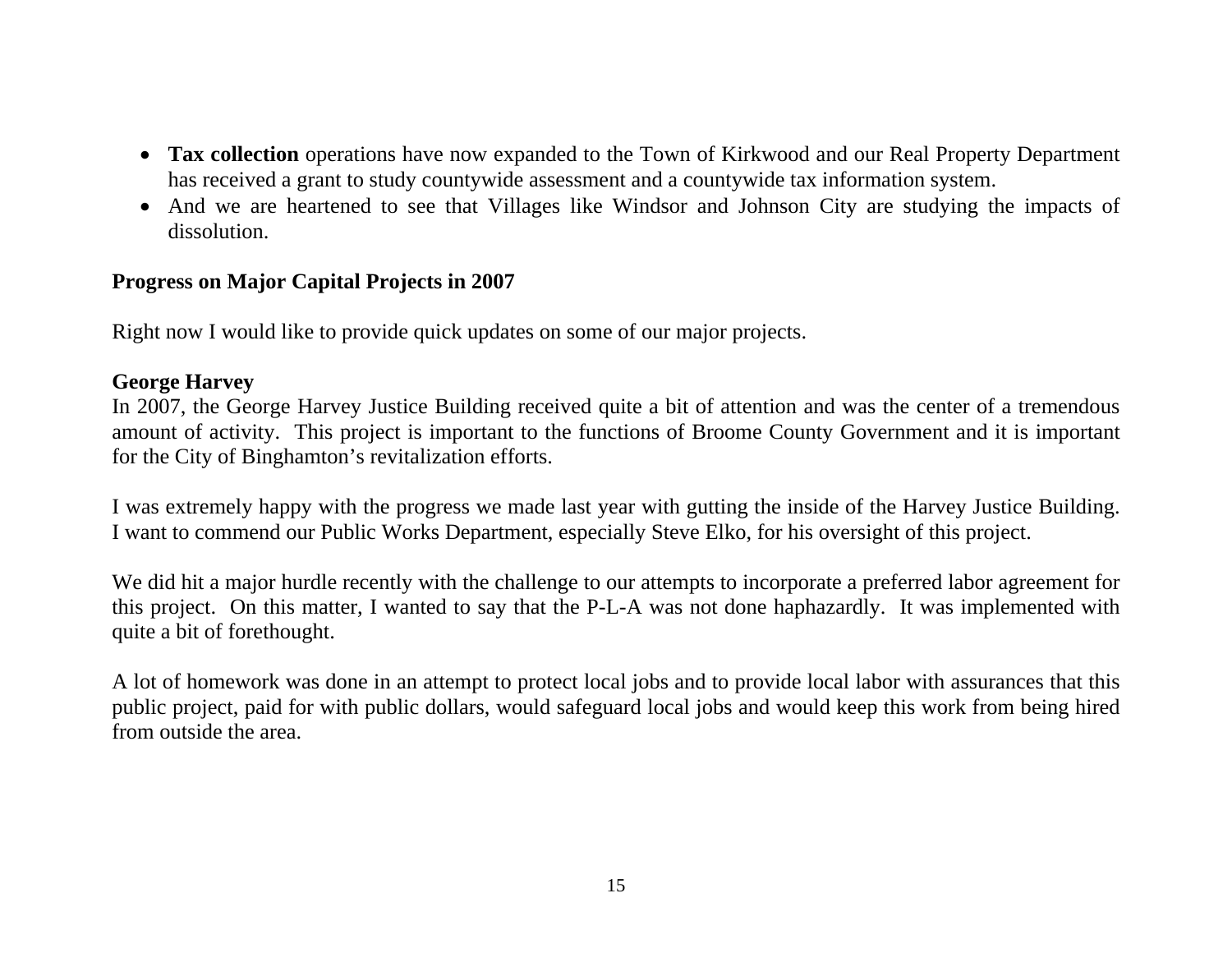It is unfortunate this has gotten bogged down in the legal system. The PLA for this project was done with the best of intentions. The unfortunate casualty is that we have a major construction project in the heart of our urban core that has been inactive all winter long.

We will move forward. This project will be completed.

## **Broome Community College**

And the County will continue to support Broome Community College's efforts to create a safe, modern, and environmentally friendly academic community for students, administrators and faculty.

In the 2008 budget we provided approximately \$1M in capital improvement funding for BCC. Upon the completion of the new 10 year master plan I met with BCC trustees, the president and our legislators to devise a strategic financial plan to bring these priorities to fruition. We have already begun earmarking funds for many of BCC's capital needs.

# **Intermodal**

Another major project in the city's urban core is the Intermodal Transit Terminal. This is a federal project so as you can imagine it involves a complicated and laborious approval process. But we are moving as quickly as we can through that process.

- 90% of the design work was approved last year
- We also made it over all of the environmental hurdles and received a green light on our environmental assessment.
- We are in the process of purchasing the properties. Two down and two to go.
- And we expect to have a groundbreaking ceremony to mark the beginning of construction on the property in April with construction on the actual terminal building expected to get underway this fall.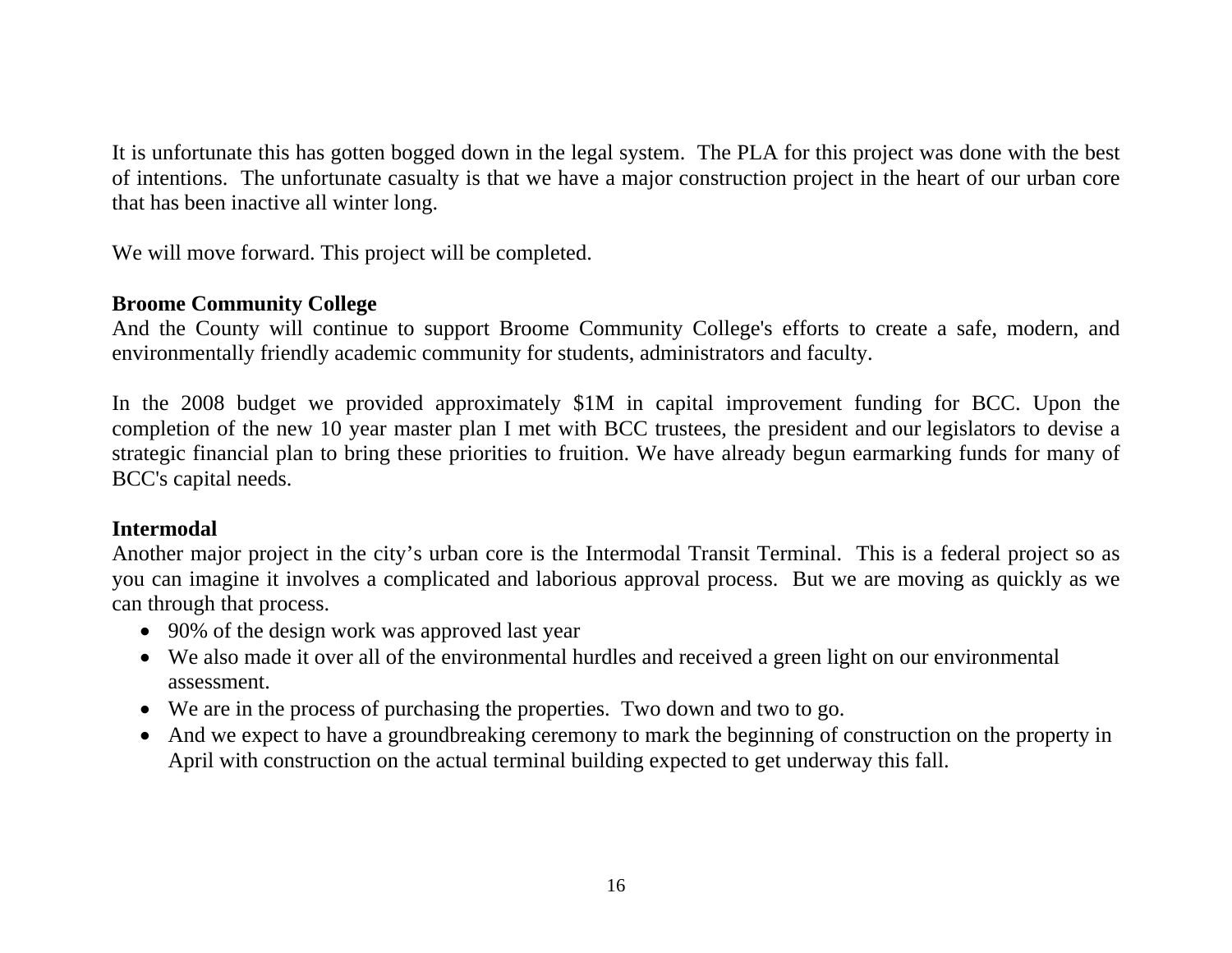We are very excited about this project. Like the George Harvey Justice Building, the Intermodal is going to have a catalytic effect on the Downtown area.

### **New Nursing Home**

Our nursing home is also moving forward on a fast track. The site at the Binghamton Health Center Campus has been finalized. We are now waiting to hear from the state on the potential for state aid to help prepare the site for construction.

# **Think BGM**

The airport parking construction project is almost complete.

This has been a lengthy process and at times it has been an inconvenience to our customers at the airport. But it has been well worth the wait.

I want to once again recognize Carl Beardsley and his staff for the outstanding airport operation. We are lucky to have such a first class airport in our community.

The airline industry is so volatile right now. It is hard for all of the smaller communities to compete for air service. Despite our loss of Delta service in 2007, we count ourselves fortunate to still be served by three outstanding airlines; United, Northwest and US Airways.

And also despite the loss of Delta, the Greater Binghamton Airport posted a healthy 11% increase in passenger boardings in 2007.

Last year, we also welcomed Lockheed Martin to Hangar One. We are proud to have Lockheed Martin as a tenant and proud to play a pivotal role in Lockheed's operations.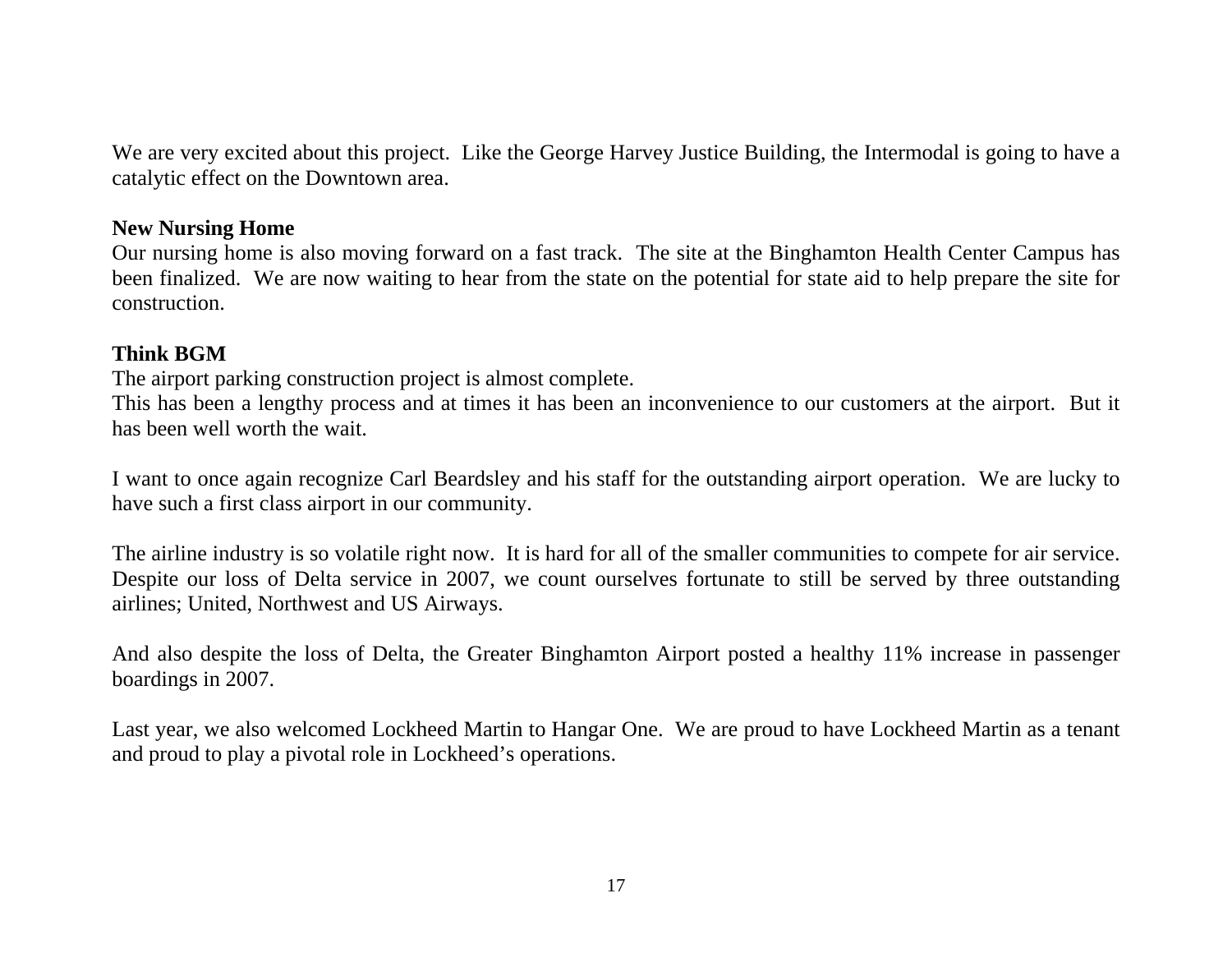# **Departmental Highlights**

Every year we try to pack as much information into this presentation as possible but it is not feasible to include every project and initiative accomplished by our departments and their employees.

Our hard working and dedicated employees are the ones who allow us to have all of these successes and they deserve recognition for their accomplishments. I encourage our legislators, the media and members of the public to take the time to read about all of the departmental highlights in the back of the printed version of the State of the County speech. Without our dedicated workers we could not move this county forward.

Finally, before I close, I did want to give special recognition today to a handful of departments that have worked diligently in 2007 to provide Broome County and its residents with outstanding service.

The first department is one that has probably received little recognition over the years but provides a valuable service every day to county departments. It is the law department headed by County Attorney Joe Sluzar. I have to tell you, the planning department was really thinking ahead when they placed the County Attorney's office right next to the County Executive's Office.

Joe and his staff are hard working, conscientious, creative and always friendly. They keep Broome County out of trouble and in 2007 they really earned their salaries.

The County Attorney's Office was successful in 2007 in winning the Sick Pay lawsuit which returned nearly \$200,000 thousand dollars to county coffers. This was a tough case and it was a tough decision to have to sue former employees but I maintain that it was the right thing to do for taxpayers and it was the right thing to do for all employees.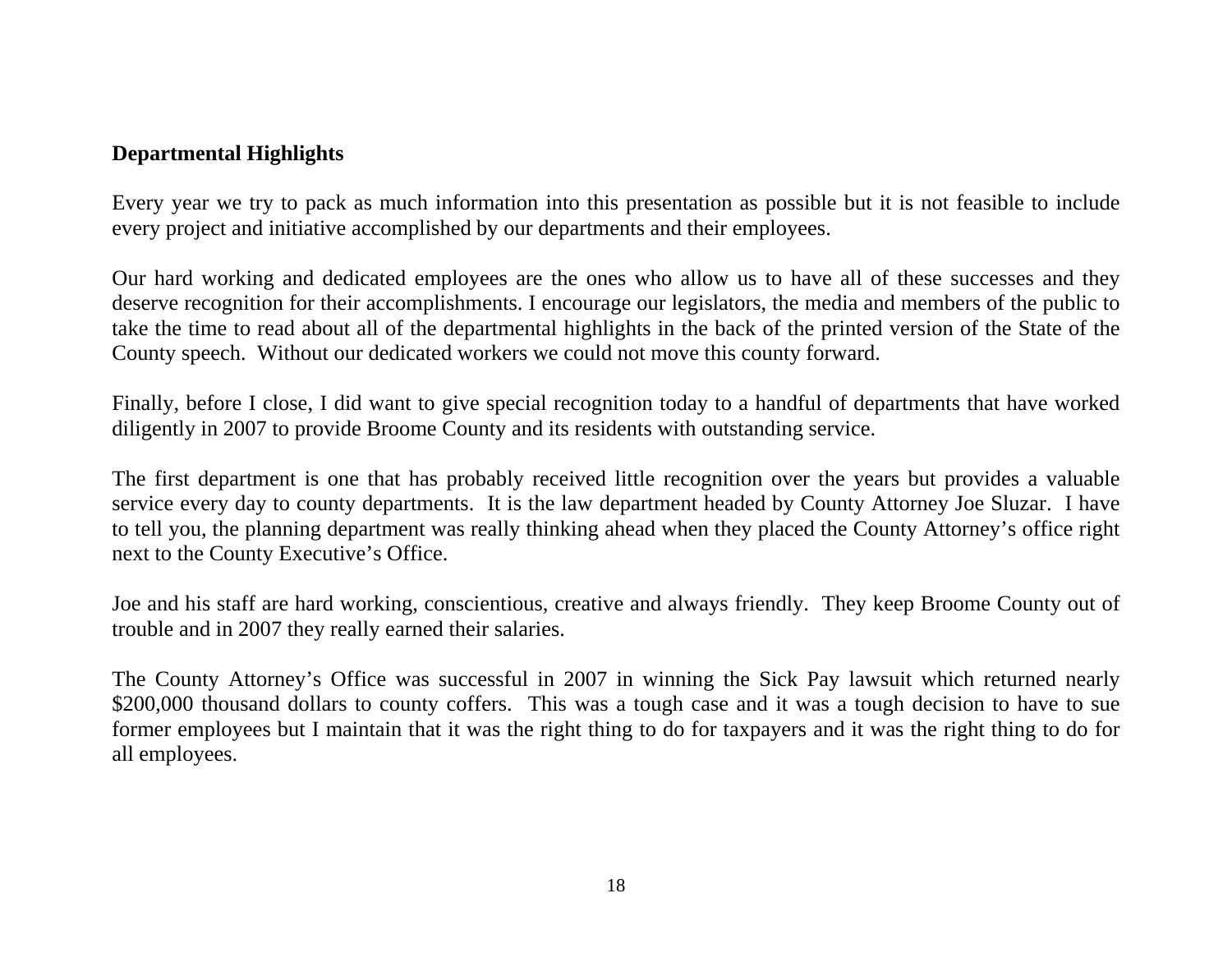More recently the County Attorney's Office was successful in defending the Broome County Jail and Broome County Government in a recent lawsuit. The long hours and hard work of attorneys Bob Behnke and Aaron Marcus really paid off.

These are just two of the more high profile matters handled by the legal office. They do routine and yes, sometimes mundane research and litigation everyday. Most of the time it goes unnoticed and unappreciated but we hope that is not the case after today.

And another group of County employees, who deserve a little special recognition, is the staff at the Broome County Veterans Memorial Arena.

Before I took office in 2005, there were 3 concerts scheduled at the Arena the previous year. In 2007, there were 13 concerts. In 2004 the revenues were a little over \$440,000. In 2007 they totaled nearly \$550,000.

The Arena recently received national and international attention as a result of the AHL All Star Game. This was truly an honor for our community and it would not have been possible if our Arena had not been up to the challenge.

It was indeed up to the challenge and from all the feedback we have received, the facility and the Arena team outdid themselves. Thank you to Brian Hoffman who has done an excellent job of managing the facility and its staff. The Arena looks great and the prospects for additional business are looking very good.

And finally I wanted to say to our workers at our Department of Social Services that you have one of the toughest jobs of all. Unfortunately, you only seem to get attention when something goes wrong in our community and that is just not fair.

This most recent situation is a tragedy. The circumstances that surrounded the death of this young boy are being investigated. There is a state investigation of the matter and there is an internal review of the events surrounding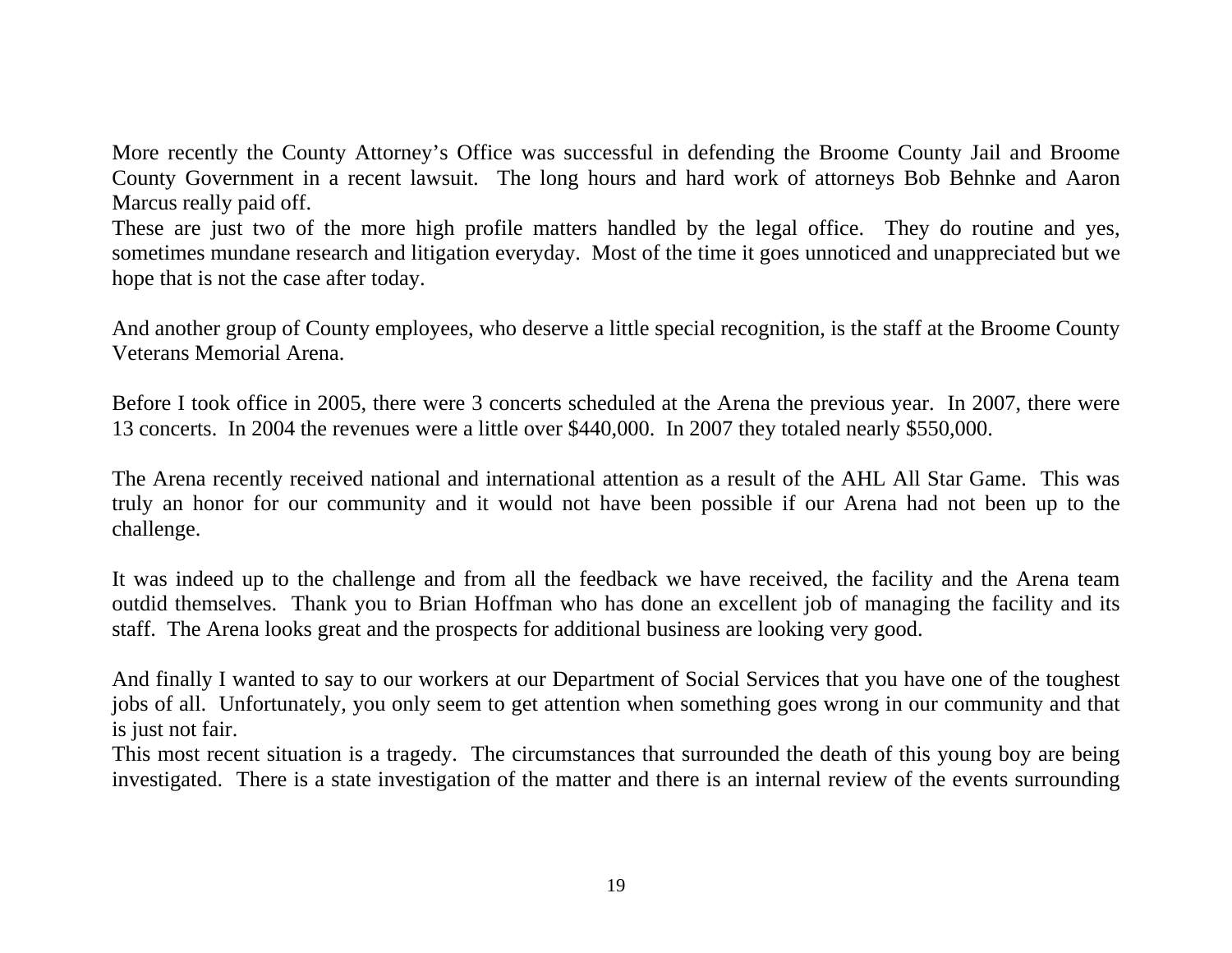this death. We are cooperating fully with the state in its investigation and we are fully supportive of Commissioner Art Johnson and his staff as the internal review moves forward.

Whatever the results of the state inquiry and our own internal examination, we will take responsibility, if responsibility is ours, we will make changes if changes are recommended and we will make sure that this child's death was not in vain.

The work carried out by our Department of Social Services is highly valued. You have a positive impact on the lives of so many people in our community. Let's always remember that.

Broome County Government works because its people work. This community works and will continue to work because of the character of its residents--their hard work ethic and their innovative ideas.

As County Executive, I vow to continue to work for the people of Broome County and to continue to protect their tax dollars as if they were coming right out of my own pocket.

I pledge to continue working with our legislators in a bipartisan manner to move Broome County forward and truly make it the best place to live, work and raise a family.

Thank you!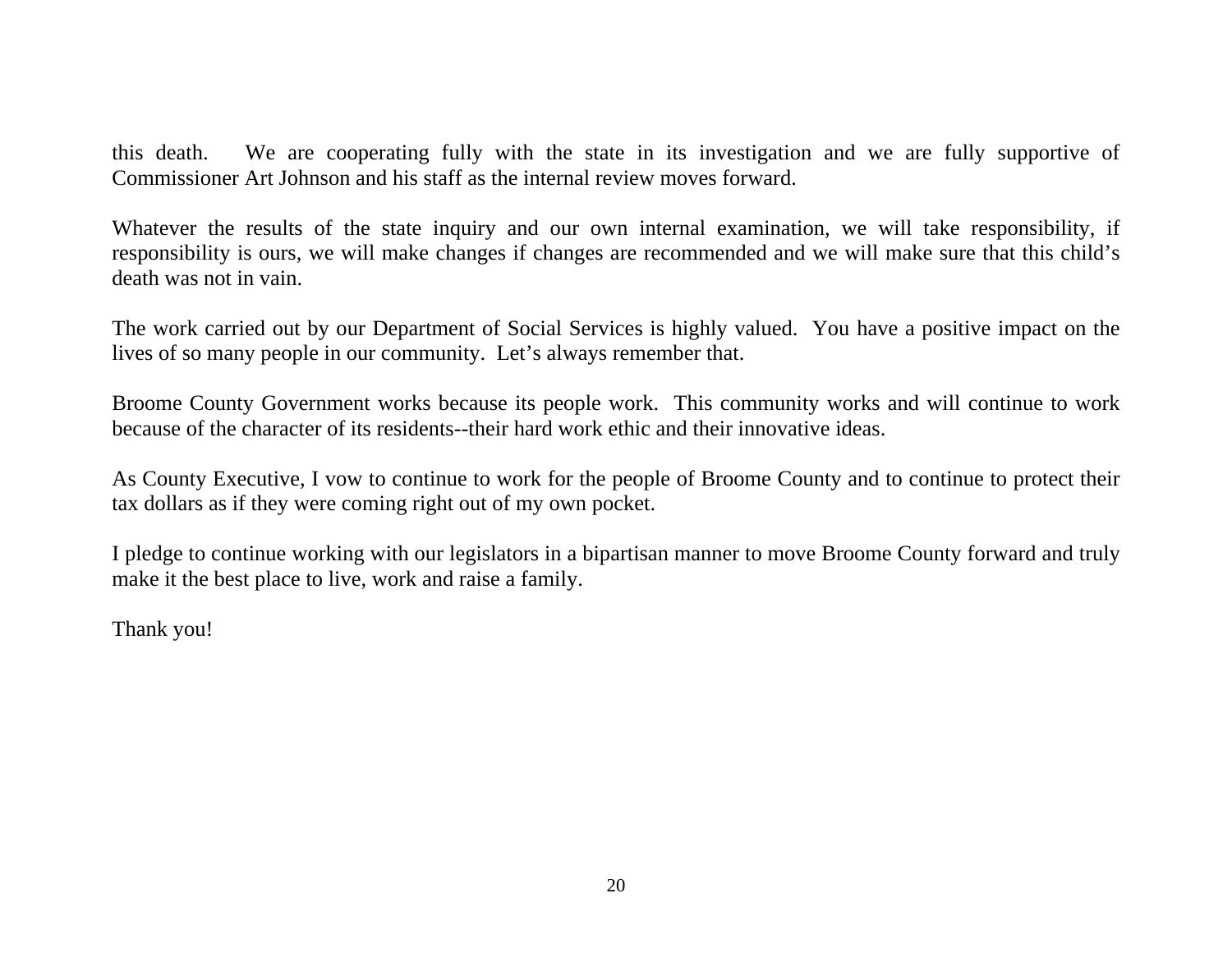## **State of the County – Department Accomplishments**

### **Shared Services**

- Police consolidation plan identifies \$9.5 million over the five year period  $2009 2013$ .
- \$500,000 SMSI grant to join NYS Health averaged \$70,000 per year.
- Bing/JC Waste Water Treatment Plant Labor relations savings for 2007 \$5,068.
- Awarded Countywide Assessment and Countywide Tax Information Grant totaling \$50,000.
- County now performs City of Binghamton tax collection—savings projected at \$3,000,000.
- Shared fuel station at the BC highway garage for the Town of Chenango saving the town \$500,000.

## **Department of Public Works**

### **Engineering**

- Completed the Phase 1 Environmental Remediation/Demolition, George Harvey Justice Building. Completed design, specifications and advertised for bids on the reconstruction phase.
- Replaced the Airport Road Bridge over Little Choconut Creek (at Upper Stella Ireland Road) (Town of Maine).
- Completed the north  $1/2$  of the rehabilitation of the Bevier St. Bridge. Remainder of the bridge reconstruction is scheduled to be completed by Sept. 2008.
- Replaced the Rogers Road Bridge destroyed in the November 2006 flash flood. Costs reimbursed by FEMA.
- Replaced the superstructure (deck) on the Kattelville Road Bridge over Kattel Creek (Town of Chenango).
- Reconstructed the Hooper Road Bridge over the railroad and Patterson Creek (Town of Union). Pavement, lighting and landscaping will be completed in 2008.
- Completed the NYSDEC required glycol spill investigation program at the Grippen Park (Town of Union).
- Completed 2006 flood repairs at the Colesville Landfill Superfund Site (Town of Colesville) to the North Stream wetland treatment system and the landfill storm drainage system. Costs will be reimbursed by FEMA .
- Repaired the (red flagged/load posted) Town of Lisle owned bridge (Walker Ave. over Dudley Creek) school buses and emergency vehicles have now resumed use of this bridge.
- Old Route 17 (@ Shed Road Town of Windsor) highway embankment restoration due to the Occanum Creek bank washout from the June 2006 Flood (FEMA Reimbursement).

### **Highway Department**

- County forces placed over 14,000 tons of hot asphalt throughout the county.
- Contractors placed over 15,000 tons of hot asphalt throughout the county.
- Between county forces and the private sector over 30 miles of county highway was surface treated.
- Between the private sector and county forces, over 3,000' of various size culverts were replaced.
- Outside Contractors:
	- o Cold-in-place recycle over 5 miles of pavement.
	- o Heater scarify over 6 miles of roadway.
	- o Micro-pave 1.5 miles of county roads.
	- o Seal over 6 miles of county highway.
	- o Crack seal over 20 miles of pavement.
- County Forces:
	- o Cleaned over 35 miles of ditches throughout the county.
	- o Removed over 800 trees located within county row that were potential hazards.
	- o Cleaned over 20 drainage easements throughout the county.
- Between county forces and the private sector over \$2,500,000 worth of flood repairs were completed.
- County forces repaired or replaced over 2,000 feet of defective guide rail throughout the county.
- Construction of the Dorchester Walking Trail.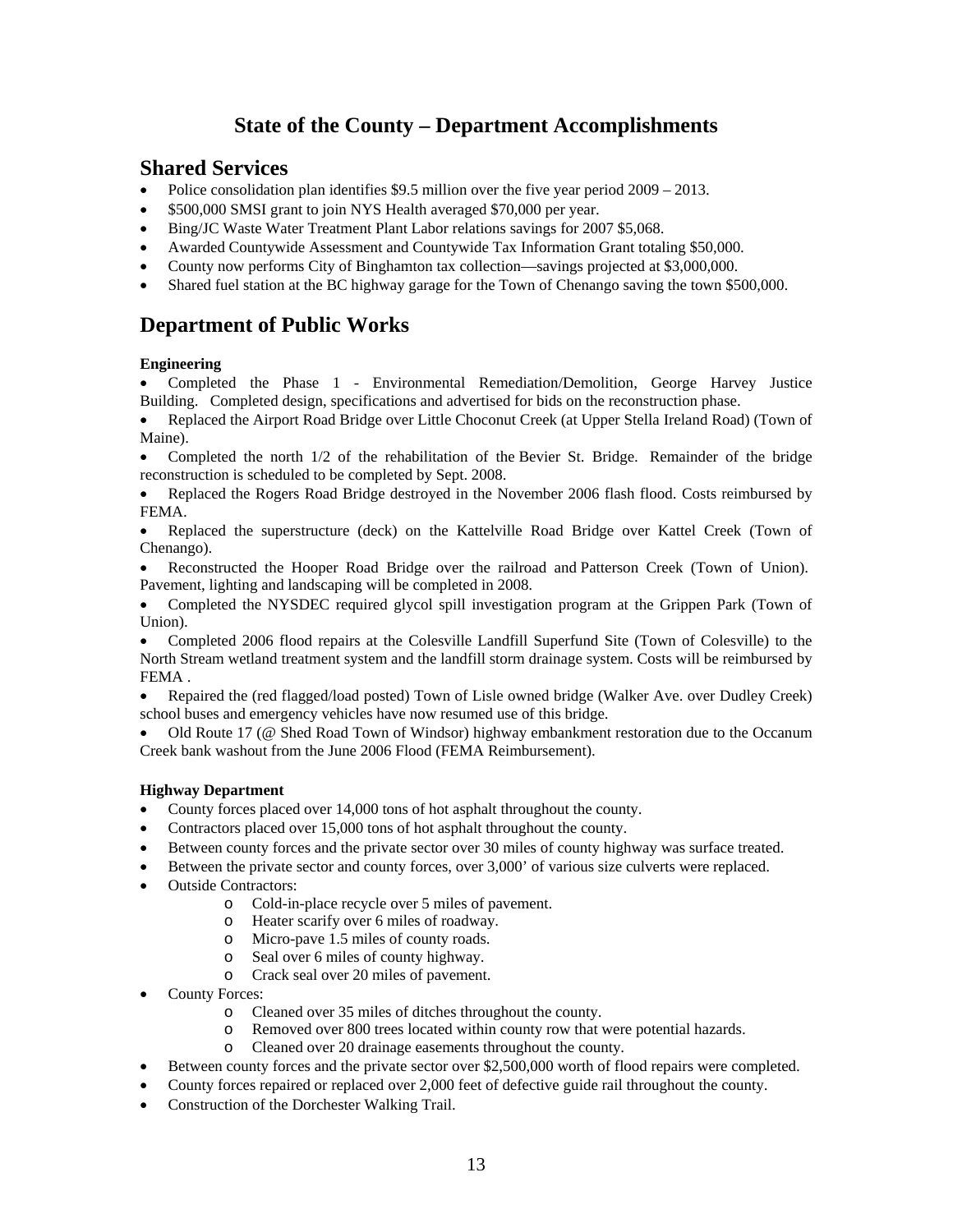- County crews striped:
	- o 285+- lane miles of county maintained roads.
	- o 150+- lane miles for various municipalities.

• County sign shop made 75 signs for departments and municipalities. Crews replaced 125 signs throughout the county.

The maintenance dept. completed repairs and preventive maintenance on over 150 pieces of equipment.

- The Highway dept. completed NYS inspections for other departments and towns.
- Held Annual Broome County Auction.

## **Department of Real Property Tax**

- The Town of Kirkwood contracted with the county for Tax collection in 2007.
- New mapping software installed to link tax maps with the Planning departments GIS system.

• Worked with the towns and school districts affected by the June 2006 flood and received \$631,000 from the state for refunds to provide to 358 property owners.

• Applied for two Grants and received \$50,000 from the state to study countywide assessment and a countywide tax information system -studies will be completed in 2008.

• Identified delinquent city properties and will begin foreclosure on those with extensive outstanding tax amounts.

• Assisting the Town of Vestal with town wide reassessment.

• Continue to provide information to any municipality for consideration of contracting with the county for tax collection.

## **Probation Department**

- Probation Officers:
	- o Supervised nearly 1800 adult offenders and over 100 juveniles in 2007.
	- o Completed nearly 1300 Court ordered investigations for the local Criminal Courts in 2007.
	- o Completed numerous investigations for Broome County Family Court.
- Collection included:
	- o Nearly \$423,000 in restitution for victims in the community.
	- o DWI fines, surcharges and Crime Victims fees of approximately \$ 97,650.
	- o DWI supervision fees of approximately \$ 30,100, which finances the Broome County STOP-DWI program.

### **Central Foods**

- Reduced staffing by 2 part time positions.
- In 2007 served 1,249,421 meals: PSF(546,131), WP(396,951), OFA(306,339).

• Substituted a Milk Replacement at a \$.07 savings over the cost of Milk. This will result in a \$20,000 savings over the year.

• Capital Project money expended to purchase new cook chill equipment to replace aging 19 year old equipment.

Changed the recipes at the Public Safety Facility to include  $\frac{1}{2}$  Ground Turkey and  $\frac{1}{2}$  Ground Beef instead of all beef. This will reduce costs and improve nutrition.

• Central Foods intends to bid on the space at the BCC Café to provide food to the faculty and student body and generate income.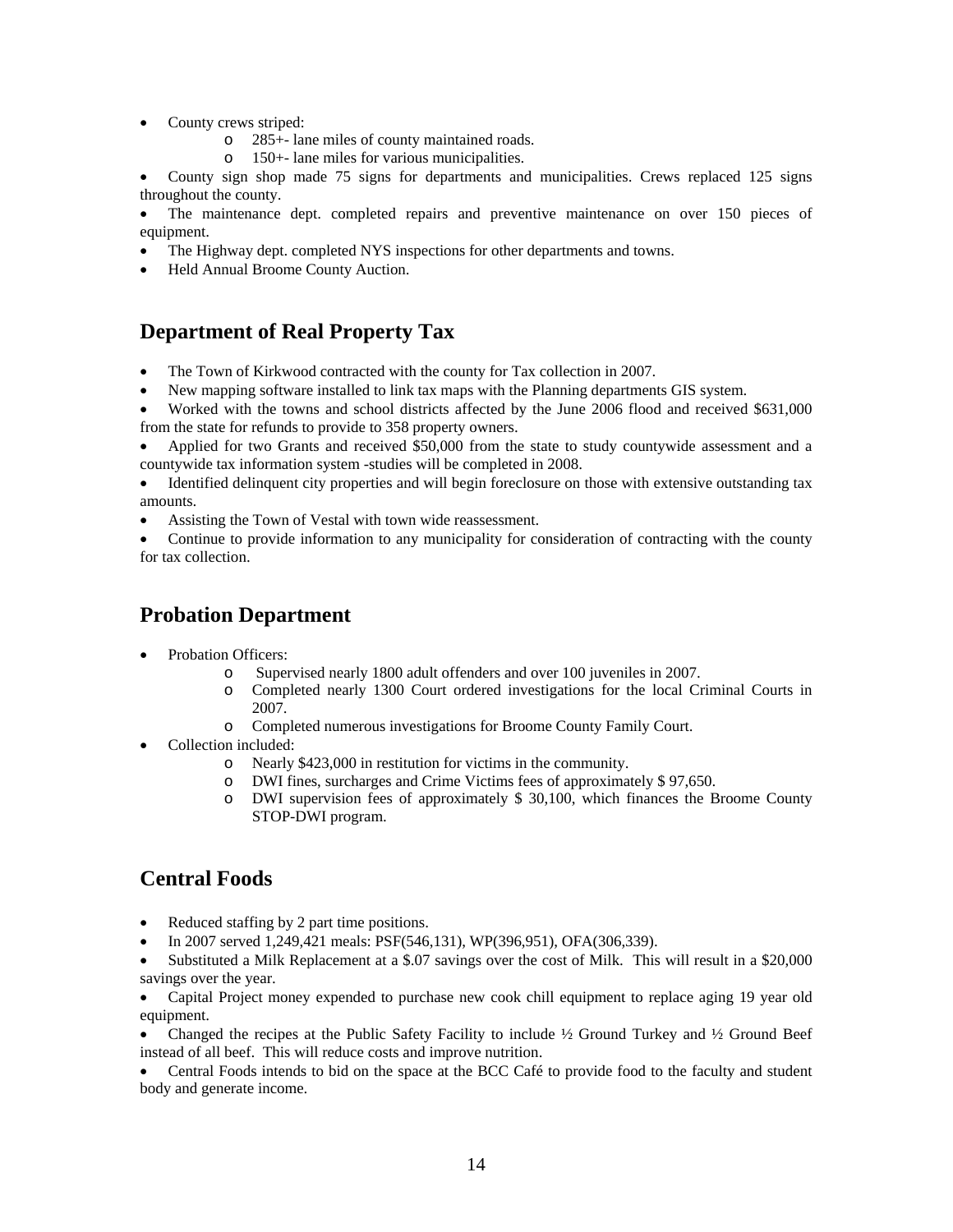• Converted the tray retherm system at the Public Safety Facility over to a bulk retherm system that has had great success. Reduced spending on equipment necessary for upkeep by \$50,000.

- Finished renovations to maintain our current location of business until new facility is built.
- Food costs increased on average 5% in 2007.

### **CASA**

• Director Michelle Berry and Denise Johnson, Administrator of the Vestal Nursing Center, delivered a presentation at the statewide conference sponsored by the Restructuring Council, June 21, 2007. Michelle and Denise spoke about the partnership between CASA and the nursing homes to assist people who are seeking discharge return to the community. CASA has led the state and nation in this initiative.

• Michelle Berry participated in the national conference call sponsored by the New Jersey based Hospital Intelligence Network (HIN) to discuss discharge planning.

• CASA is the lead agency in Broome in coordinating the NY Connects initiative sponsored by the state departments of aging and health. Using grant dollars from this initiative a report was produced titled: *Consumers and Professionals Evaluate Long Term Care in Broome County.* Information from this report was used to create our NY Connects initiatives for year two funding.

• NY Connects dollars enabled CASA to coordinate a September luncheon with James Tallon, President of the United Hospital Fund and Joseph Baker, Assistant Secretary of Health and Human Services as distinguished speakers. The event was free and open to the public.

• Purchased document imaging equipment. This equipment will allow for better management of the thousands of medical records maintained for caseload.

### **Purchasing Department**

• Carried out: 94 bids, 16 RFP's, 6 engineering bids, 2 resolutions, 1 RFQ, processed 143 letter contracts, 715 BAC agenda items and 5,284 purchase order requests.

• In 2006 4,577 purchase order requests were completed. In 2007, there was an increase of 707 for a grand total of 5,284.

• New savings to the county through implementation of procurement cards for small purchases.

• Auction of surplus property in September netting \$244,000 for Broome County and the participating schools and political subdivisions.

## **Office for Aging (OFA)**

In 2006, the Office for Aging received a US Administration on Aging grant to combat chronic disease. Through collaboration between RSVP and OFA, the *Living Healthy* and *Active Choices Programs* were implemented to help seniors remain active and healthy. To date, over 150 people have enrolled in these programs and adopted healthier lifestyles.

Seniors in physical decline often have needs that caregivers cannot meet. Last year, the Office for Aging provided seniors with over 28,000 hours of in-home care and caregivers with over 1,900 hours of respite. These services helped seniors stay in their homes.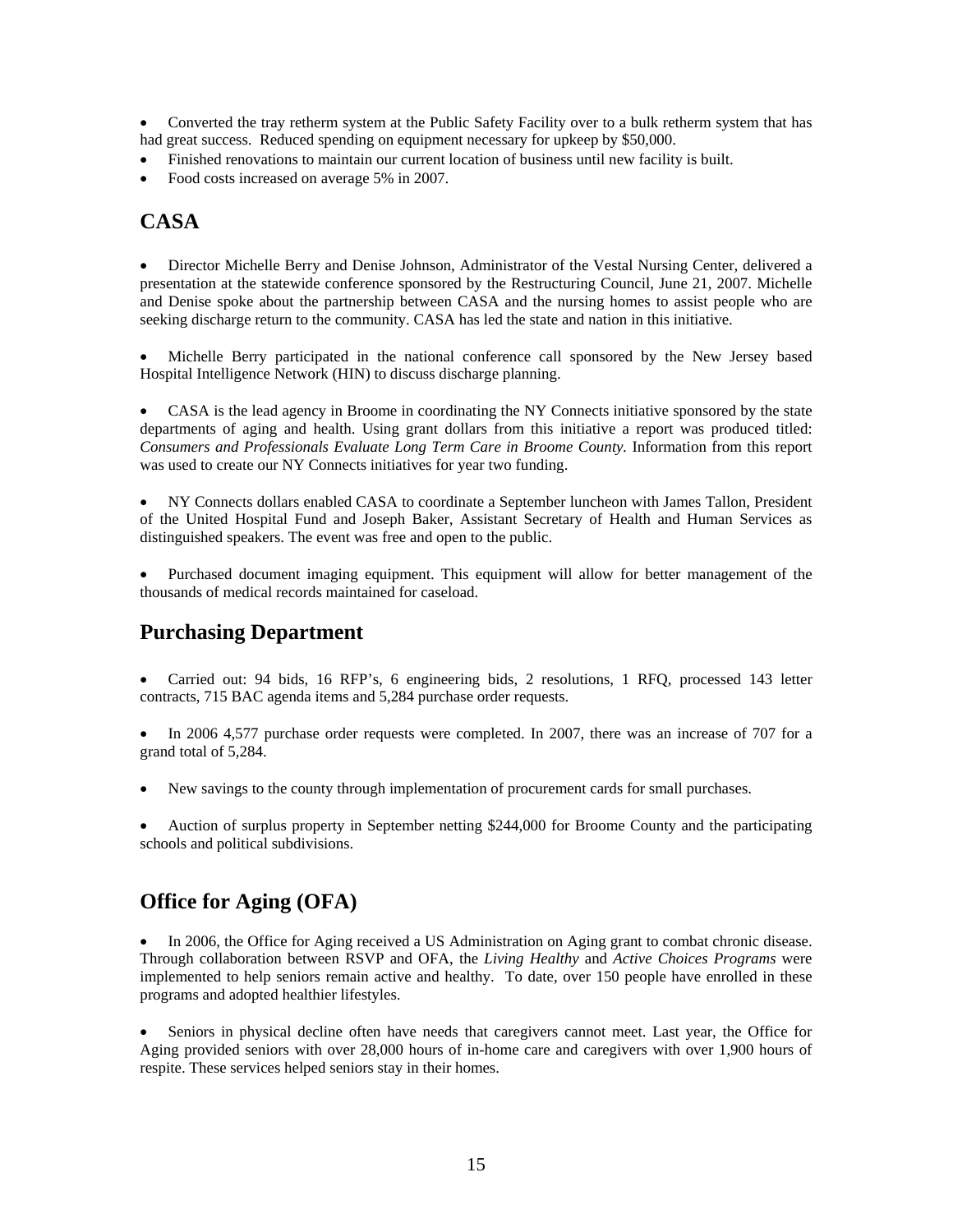• Broome County's Meals on Wheels Program served over 187,000 meals to homebound elders. Volunteer support is essential to the operation of this program. Volunteers donated nearly 21,000 hours delivering meals last year.

• 600 people completed the Mission Meltaway program developed by the Office for Aging and lost more than 2,700 pounds.

• Senior Centers provide our elderly with a variety of services designed to keep them healthy, informed, and integrated in the community. Nearly 4,000 seniors ate over 118,600 nutritious meals at senior centers last year. Volunteers donated over 39,400 hours to the centers by serving meals and conducting a mix of health, wellness, and educational programs.

• Falling can have dangerous consequences for seniors, especially those who live alone. In 2007, OFA provided personal emergency response units to 121 seniors. Expanding the program last year ensured the safety of more seniors who lived alone and were at risk of falling.

• Broome County caregivers need information and education to help them care for their family members. To assist caregivers, the Office for Aging offered monthly education sessions. These meetings attracted many people; for instance, over 150 people attended the legal issues session.

• 70 Foster Grandparents gave nearly 61,000 hours of their time to 324 special needs children. The program's high rate of performance achievement demonstrates the tremendous difference made in children's lives.

• \$830,000 in HEAP benefits were provided for over 2,300 low-income, senior households to combat the high costs of home heating.

• OFA worked with the Rural Health Network and Cornell Cooperative Extension of Broome County to pilot the use of locally raised meats and produce at the Northern Broome Senior Center.

• WRAP program leveraged nearly \$480,000 in repairs and home improvements for low-income seniors and the disabled.

• In 2007, GROW (Gaining Resources for Older Workers) connected nearly 300 older workers with private employers who needed to hire in-home help. Nearly 600 jobs in categories such as housekeeping, driving, yard work, and repair and maintenance projects were carried out by these workers.

• *Yesteryears* Social Adult Day Program moved its Endwell sight to co-locate with the Western Broome Senior Center. Moving these two programs together created a more comprehensive focal point for county residents to access senior services.

• OFA continued to provide leadership to the Aging Futures Partnership in 2007. One focus of the partnership was to advance the concept of what makes Broome County a Livable Community. Several initiatives are underway to evaluate the housing, transportation, health, civic engagement, active living and educational opportunities that are available in Broome County.

### **Youth Bureau**

• The Broome County Youth and Advisory Board members welcomed 2007 with a new logo which was unveiled at the County Executive's Office in May of 2007. Brandon Bills, a junior from Maine-Endwell High School's submission was selected as our grand prize winner. Local financial institutions donated prize awards and each winner received a plaque with a Certificate of Achievement from the Youth Bureau.

• The Youth Bureau was selected for a senior project by a Management Information Systems class from Binghamton University. A team of three students created a user friendly database to help the Youth Bureau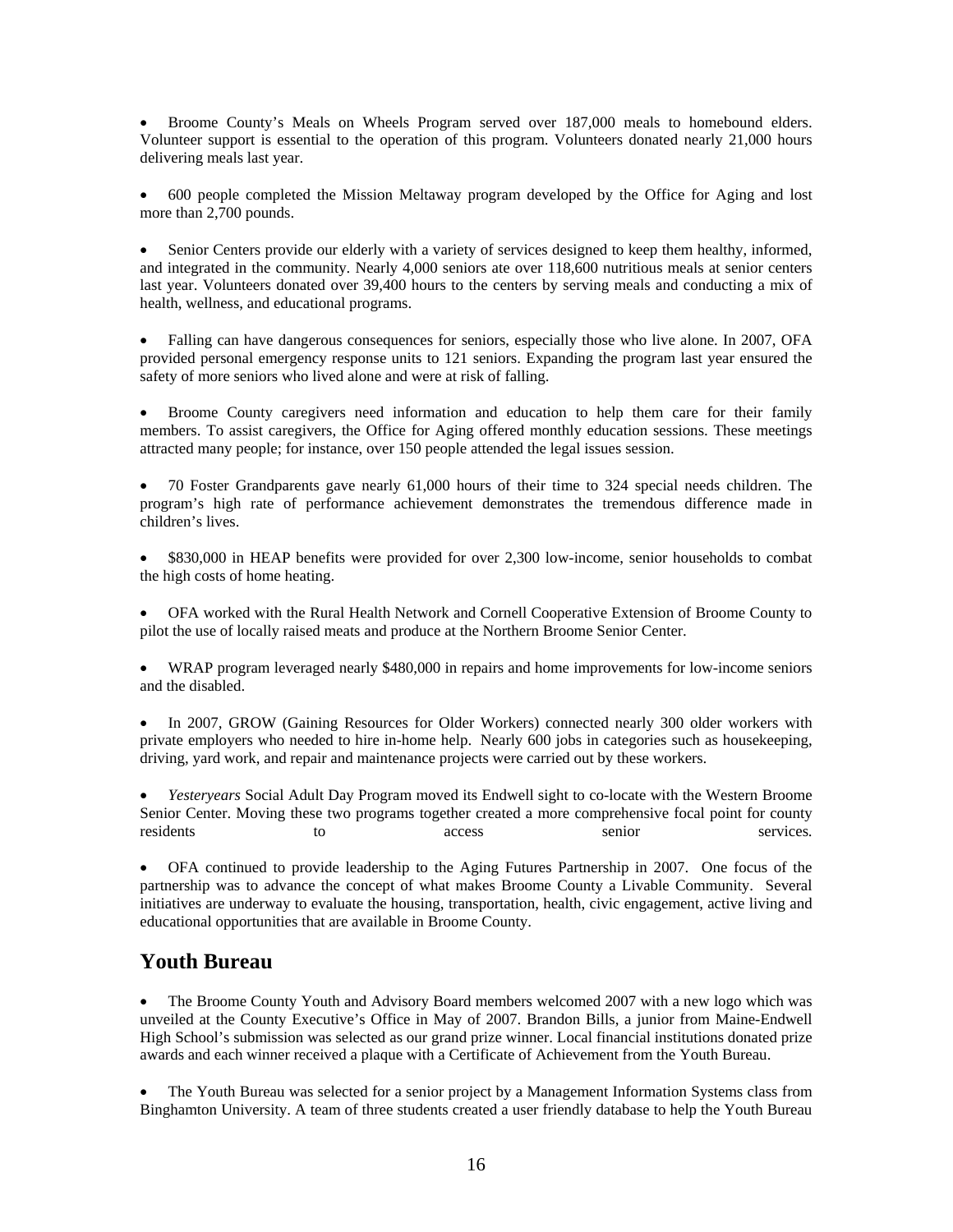streamline our collection and input of Runway/Homeless Youth Data Surveys. This information can now be shared with schools and service providers in a more organized way. This is important as we continue to encourage school districts to be involved with our local planning efforts. Furthermore, school districts need updated data every year when applying for federal funding.

• For the first time ever one of our local TV stations to air public service announcements about runaway and homeless youth during the month of November – National Runaway Prevention Month. This was accomplished through a partnership with the Youth Bureau, the Runaway/Homeless Youth subcommittee of our local Homeless Coalition, Berkshire Farm Center & Services for Youth and WICZ Fox-40.

• Our local Advancing Youth Development Team held *an AYD Basics* training in 2007. This training teaches the basic concepts of the youth development approach. This four hour training provides an opportunity for participants to increase their knowledge and understanding of young people, what they need and how to bring a positive youth development approach to practice in programs.

• Program for NYS certified Transitional Housing to runaway and homeless youth, Catholic Charities Teen Transitional Living Program, was awarded with a Federal Runaway/Homeless Youth grant through the Department of Health and Human Services for the first time. There are now two federal grants in this community targeted towards runaway and homeless youth, one of our most vulnerable populations.

In collaboration with the District Attorney's Office, Cornell University Cooperative Extension of Broome County, the State of New York Police Juvenile Officers Association, City of Binghamton Youth Bureau, and the Broome County Gang Prevention sponsored a one-day Gang Prevention Symposium held on April  $2<sup>nd</sup>$ , 2007. This training opportunity provided insight into reasons why young people join gangs, the mind-set of gang members, gang recruitment and initiation, gang identifiers, gang influence in popular culture and an examination of the roles of females in gangs. Intervention strategies for school personnel and a brief overview of disguised weapons for also provided. Over 200 people attended this Symposium.

• The Executive Director of the Broome County Youth Bureau continues to serve and represent the Southern Region (Delaware, Otsego, Tompkins, Tioga, Chemung, Steuben, Schuyler, City of Binghamton, Town of Horseheads, and Broome) as a voting member of the Board of Directors for the New York State Association of Youth Bureaus.

• The Executive Director was invited by the Endicott Chief of Police and the Union-Endicott Superintendent to become a member of the Safe Schools Interagency Planning Team. This team received an Office of Juvenile Justice and Delinquency Prevention grant to attend a free week-long training on Safe Schools in Appleton, Wisconsin in July of 2007. The team continues to use the training provided to plan and coordinate a Safe Schools Initiative for the Union-Endicott District. It is the hope of the team that the UE Safe Schools Initiative can be replicated across the County in other school districts.

• The Broome County Youth Bureau in collaboration with the Broome-Tioga Workforce New York was awarded \$103,588 from the Office of Children and Family Services for A Partnership for Youth Grant (APY). This opportunity in funding will enhance local Workforce Investment Act programs that are offered to eligible young people to gain workforce development skills in an environment that supports youth development principles.

• The Executive Director served as the President of the Children and Youth Services Council (CYSC) in 2007. She led the Council in planning and organizing the Ready by 21 Conference that was held in September of 2007 at Traditions at the Glen. The purpose of the Conference was to encourage the alignment of ideas, resources and stakeholders, so that our Greater Binghamton community can ensure that significantly more young people are Ready by 21-ready for work and college life. This conference had over 120 attendees and the CYSC has continued to promote local Ready by 21 initiatives.

• The Bureau was awarded \$50,000 in December 2007 from the Office of Children and Family Services to continue the Ready by 21 Quality Counts initiatives locally in our community. Broome was 1 out of 4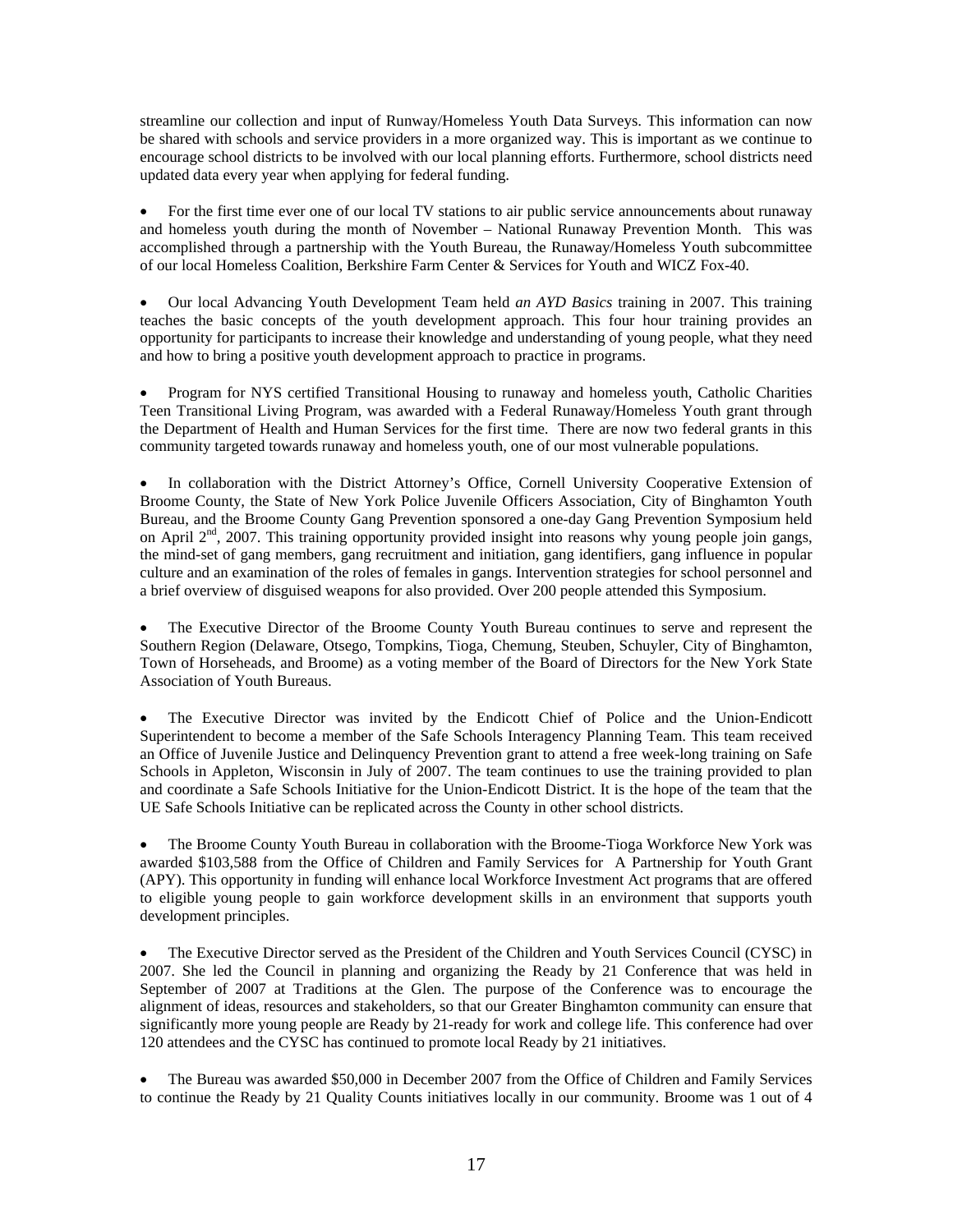counties selected in this statewide initiative. The funding will be available for 2008 and 2009. This funding will provide the opportunity to work with High/Scope Educational Research Foundation and the Forum for Youth Investment.

## **Willow Point Nursing Home**

- Addition of staff Physical Therapist to grow, enhance and emphasize our Rehab program to:
	- o Increase revenue.
	- o Identify ourselves in the market.

• Director of Physical Therapy recognized by NYAHSA (New York Association of Homes and Services for the Aging) for his dedication to residents.

• 5 CNAs recognized by the Southern Tier Long Term Care Administrators.

### **Evercare**

- FNP on site daily to see residents.
- Program stresses quality of life for residents.
- New vendor for pharmacy services.
- Pyxis machine.
- Necessary meds readily available on site-eases admission transition for the resident.

### **Berger Commission**

• New building-rightsizing within state mandate and will be composed of 300 skilled nursing beds and 30 Adult Day Care slots.

- Collaboration with Architects and Broome County Planning to develop conceptual drawings.
- Seeking/soliciting program ideas from staff, residents and the public.
- Working with the NYS Department of Health to get necessary approvals for the project.
- Include medical model of Adult Day Care and possibly include child care for employees and public.
- Use sliding scale to determine fee schedule.
- Central Kitchen relocation to new facility.
- Compliance letter to the state-subsequent acceptance of county's plan.

# **Department of Social Services**

• In the beginning of 2007-2008 State Budget process, NYS Office of Child and Family Services (OCFS) cut \$1.1 million dollars in Day Care funding to Broome County. This would have had the devastating result of over 100 families losing subsidized day care that assisted them to keep their jobs. The Broome County DSS Commissioner was successful in having all of this funding restored!

• Medicaid Provider Fraud Demonstration Project – As one of 13 counties participating in this NY State sponsored project, Broome has successfully obtained NY State's approval of its necessary software and vendor agreements to commence with this project. During 2008 Broome will request State approval to audit local Medicaid providers. Through these audits the public will be assured their Medicaid tax dollars are being properly spent.

• Our Document Imaging Project continues toward completion. In 2007 Assistance Programs were able to shred over 8.5 TONS of paper documents that have been digitized. This is the beginning of our paper destruction as we move forward with Imaging. They were also able to remove 37 file cabinets from the work areas. The Family Services Programs completed a scanning project of over 150,000 active family court documents in Services and developed a system for scanning incoming court documents. The funding for this project came through the Department receiving a Sarah Grant from NY State Archives.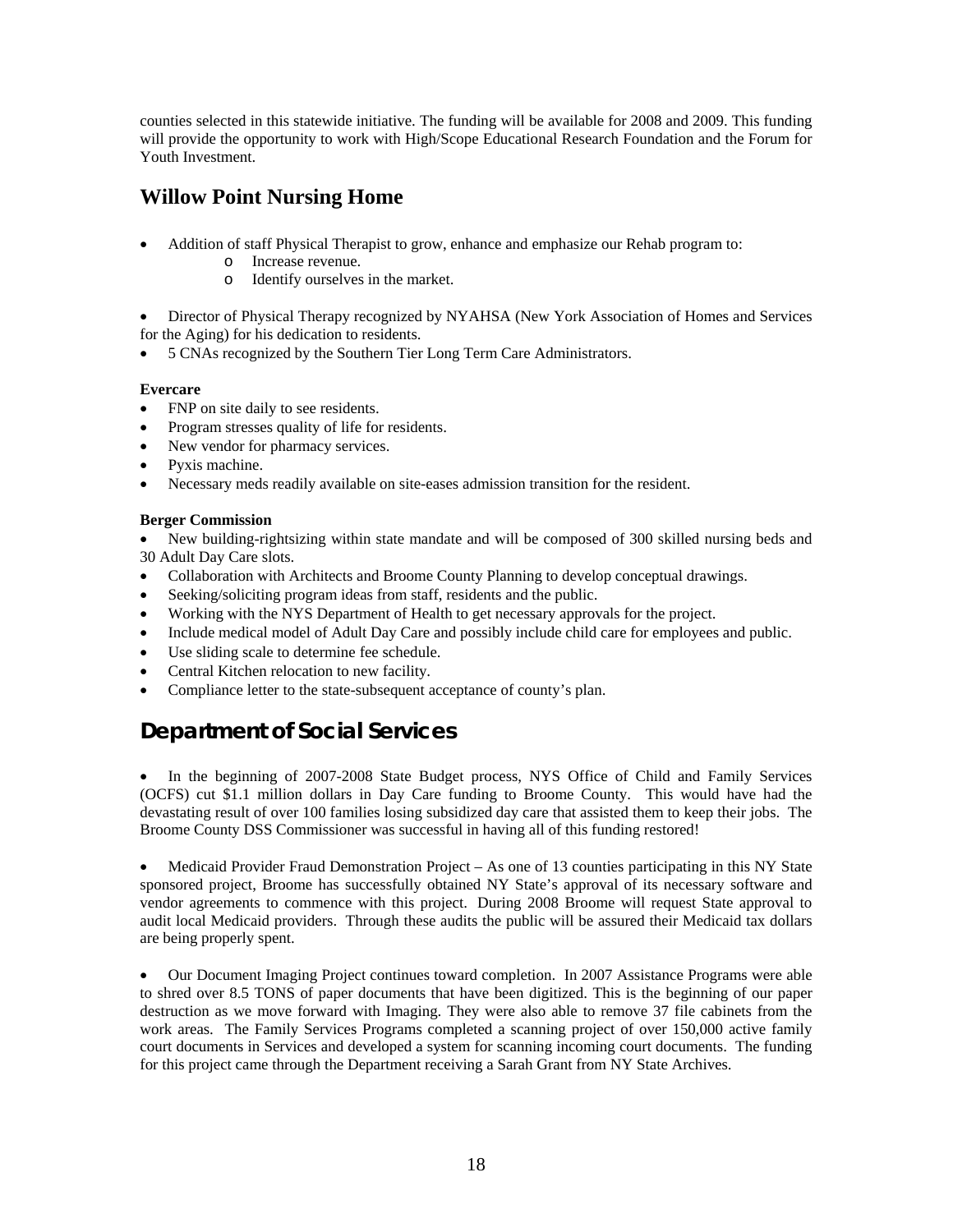• The Department kicked off a Cultural Competency Improvement Initiative for DSS in June 2007. A Cultural Competency Committee was created at DSS and planning took place throughout the fall. The Committee members will work to ensure that diversity training is available to all employees. The Cultural Competency Improvement Initiative will include trainings/workshops, policy review and changes, expectations for all staff, selecting assessment tools, getting consumer input, and marketing the plan throughout DSS.

• Child Protective Services Investigated and Determined a total of 2776 reports of child abuse and/or maltreatment. The 2776 reports involved  $6081$  children. The Child Protective Division ranked  $1<sup>st</sup>$ throughout the year, among counties with over 200 open investigations, for the least amount of overdue determinations at the end of each month.

• The Department dedicated two caseworker staff to the PINS/JD population. The project works to get children placed in residential reunited with their families sooner. So far the project is delivering the results expected. At the end of 2006 there were 94 children in institutional levels of care; at the end of 2007 there were 61. Children in the program are generally discharged from care within 12 months.

• The Department provided day care subsidies to a total of 2011 families with 3419 total children.

• Nineteen children had their adoptions finalized. Many of these children were older and difficult to place. They now have been discharged from care and are living with their permanent family.

• Broome County DSS was awarded a Food Stamp Improved Program Access grant for the second year in a row by the NYS Office of Temporary & Disability Assistance (OTDA).

• Broome County DSS was also awarded an Intensive Case Services grant for Non-Compliant Families by NYS OTDA for the second year. This grant is given to provide resources for intensive case management of individuals who have not complied with Welfare to Work programs to try to get them engaged in activities that lead to work.

• The Welfare to Work Program staff placed 794 individuals (both Safety Net and TANF) in jobs.

• A total of 173 cases were reviewed and approved for welfare fraud prosecution by Case Integrity Unit staff, DSS staff, and Deputy County Attorney.

• Implemented the "Focus on Values", a DSS initiative to increase recognition for staff that go the extra mile in representing the agency's values.

Security remains a top priority at DSS.

o All visitors to DSS are required to enter the front of the building to be processed by security and go through a metal detector.

o The panic alarm system was upgraded. Range extenders were installed and obsolete units were replaced.

o Additional security monitoring equipment was upgraded and installed. Areas included additional video cameras and new upgraded color cameras as well as the replacement of monitoring equipment.

o Quarterly Defibrillator drills with Security began in 2007. The latest drill recorded a response time of 35 seconds.

o All DSS Employees attended the Violence in the Workplace Training.

### **Mental Health Department**

• The Flood of 2006 was the largest natural disaster in Broome County history. The Broome County Mental Health Department was able to secure two critical grants, one Federal and one State, to assist residents in their long-term recovery from this disaster.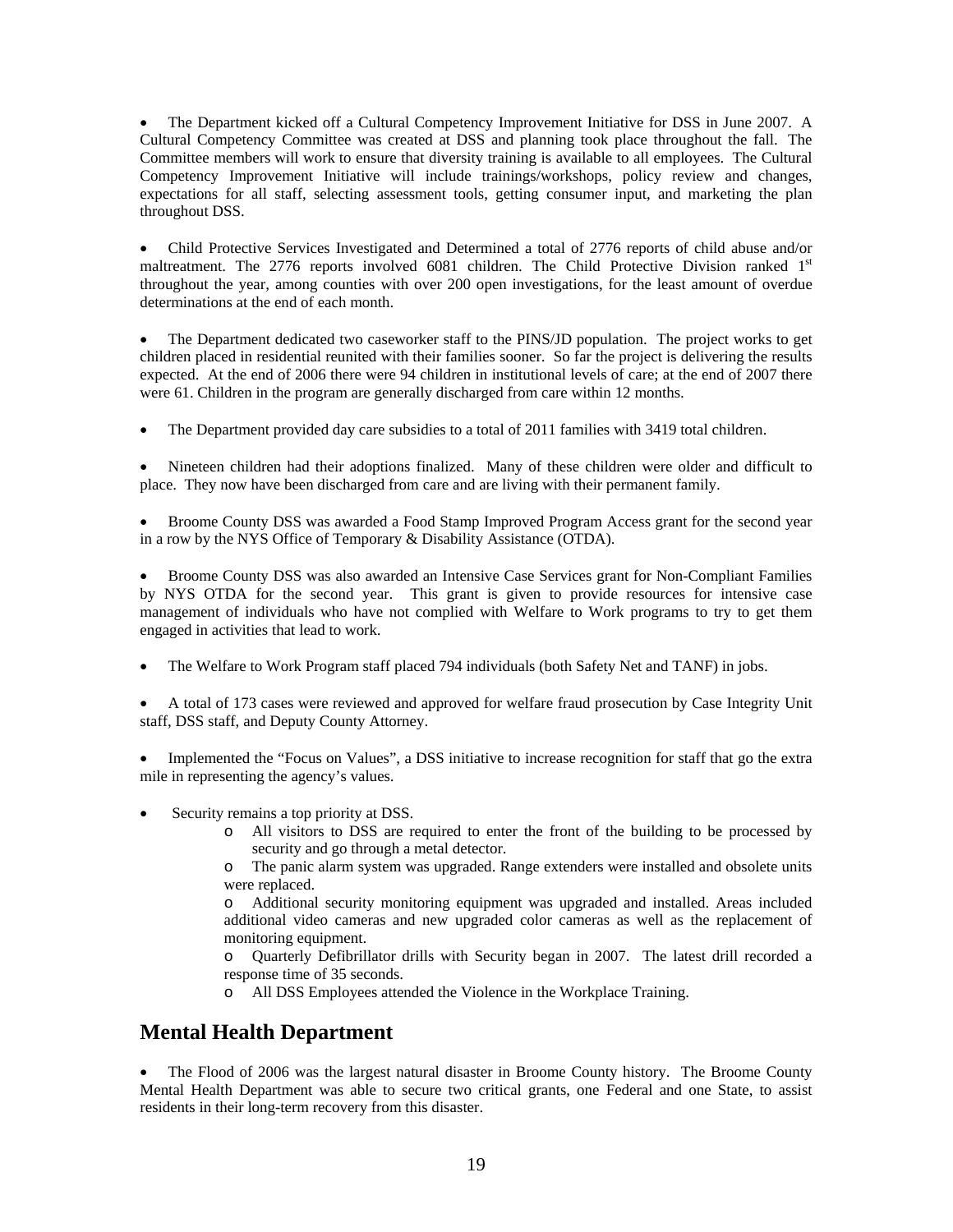• Project Recovery was created with funds received from FEMA after the June 2006 flood and continued to be funded into 2007 in an effort to keep outreach workers and crisis counselors in the community to assist families still struggling from this natural disaster. During 2007 Department staff worked closely with the Mental Health Association of the Southern Tier (MHA) and The NYS Research Foundation for Mental Hygiene, Inc. on Project Recovery. In Broome County 24 staff were employed by MHA for this effort. The project's staff had contact with 8,643 individuals from September 2006 through July 2007. Project Recovery ceased operations effective 7/31/07. FEMA awarded Broome County 1.1 million dollars for this initiative.

• The Mental Health Department was also awarded \$278,787 from the NYS Office of Mental Health for disaster case management. We contracted with Catholic Charities of Broome County for this initiative. Four full-time case managers worked with approximately 400 families in 2007 whose homes were severely damaged by the flood. Case managers worked with families to assure that they accessed all financial and other resources available to them for flood recovery. At the end of 2007 the case managers were still working with about 40 families that experienced catastrophic flood damage whose homes should be replaced or rehabilitated in 2008.

• The Mental Health Department has implemented the largest single year expansion of children's mental health services in the history of the County through the successful pursuit of State funding. Approximately \$1.2 million dollars has been secured for the following initiatives:

#### **The Child and Family Clinic Plus Program**

• Implemented in all Broome County school districts, this program was awarded to the Mental Health Dept. by the NYS Office of Mental Health, using the public health approach of early recognition of mental health needs for children. The primary goals of the project are to provide comprehensive assessments, evidence-based treatment, and in-home services and support for families and children suffering from emotional disturbances. The project's staff is screening all of those children in grades 5 through 8 where parental consent is obtained. Any child who has a positive screening is offered a full and comprehensive assessment and therapy services if indicated. The project employs five full-time professional staff.

#### **Youth Evaluation Program**

• The Mental Health Department has responded to a significant need in the community by launching the program this year. The Youth Evaluation Program is a diagnostic program designed for children and adolescents with a suspected mental illness and a "co-occurring" developmental disability. This program performs psychological evaluation, including testing, and makes recommendations to referring agencies. This team is headed up by Rob Russell, Ed.D., our Psychologist, and is staffed by Ph.D. graduate students from the Psychology Department at Binghamton University.

#### **Children's Flex Team**

• Over the last two years the Department has been successful in significantly expanding the operated by Broome County Catholic Charities with funding from the NYS Office of Mental Health. The project had a 71% increase in participation. This project provides intensive mental health services to children that have serious emotional disturbances. The Flex Team helps to keep children in their family setting and to avoid costly psychiatric hospitalizations and other institutional placements.

#### **Adolescent Recovery Management Services program**

• The Mental Health Department has also worked with Broome DSS to develop an Adolescent Recovery Management Services program to be developed by the Addiction Center of Broome County (ACBC). ACBC will provide substance abuse services to adolescents and their families. Expanding chemical dependency services to adolescents and their families has long been a goal of our Department. This project will begin in early 2008.

### **STOP-DWI**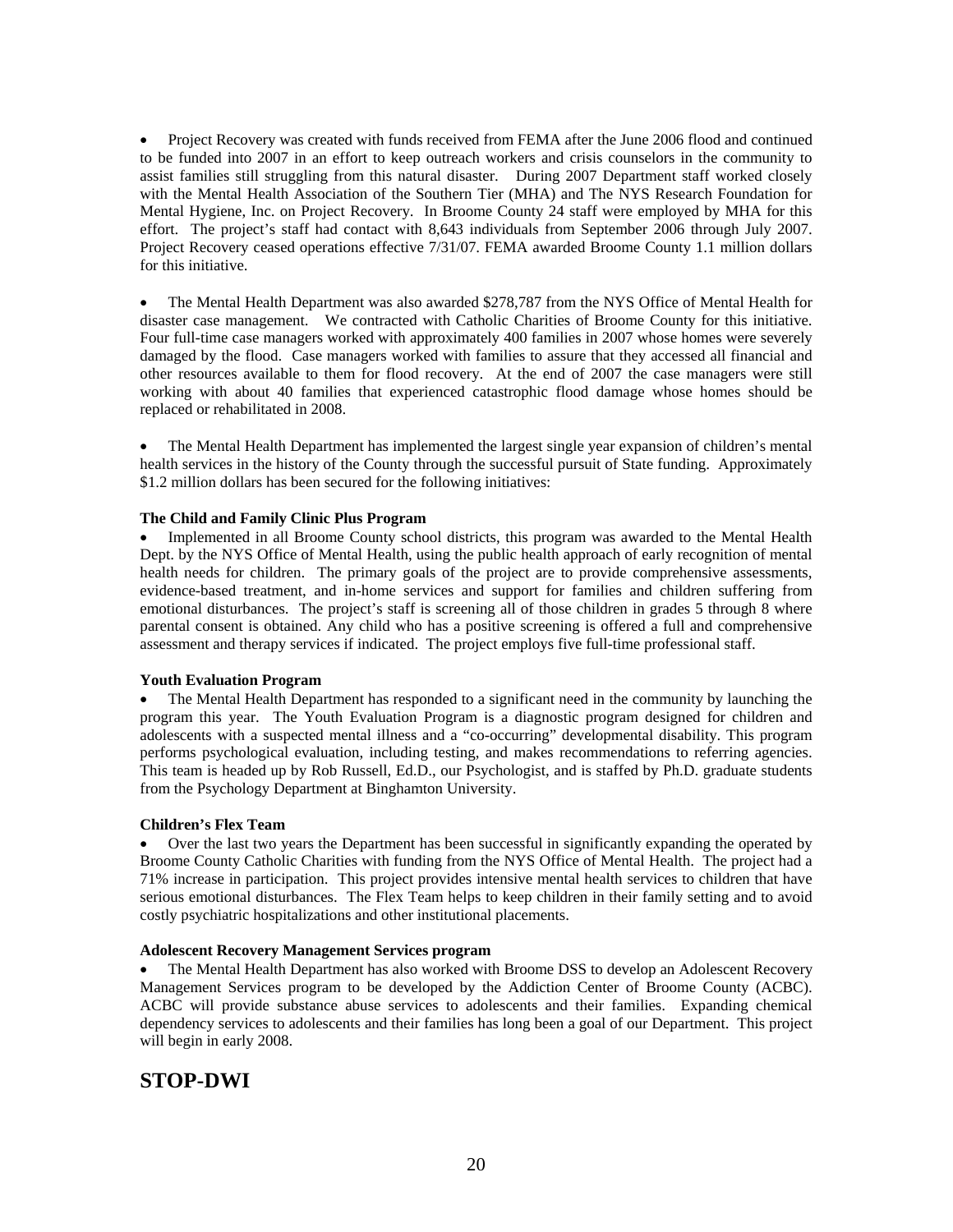• Key to the success of Broome County's STOP-DWI efforts has been the continued focus on the core components of the program: law enforcement, prosecution and education/public awareness. Broome County has reduced the incidence of driving while intoxicated by maintaining a highly visible law enforcement campaign, supporting prosecution efforts, lobbying for tougher laws to deal with DWI offenders while developing an education and public awareness campaign to keep the issue out in front of the public.

• Broome County Law Enforcement Agencies, the New York State Police and Binghamton University Police deploy dedicated DWI patrols, conduct DWI check points, undertake underage sting operations and video tape DWI suspects in an effort to prevent drunk driving.

- 762 people were arrested in Broome County for DWI in 2007.
- STOP-DWI funded patrol activities produced 167 DWI arrests and 1,831 Vehicle and Traffic tickets.
- The Broome County District Attorney's Office has one of the top conviction rates for drunk driving offenses in New York State (ranks 6 out of 62 counties).
- The Broome County STOP-DWI Program has earned a statewide reputation for its multi-media STOP-DWI public awareness campaign and the numerous community events it promotes to draw attention to the drunk driving problem.

• STOP-DWI sponsored a number of seminars during 2007 including the following topics: server alcohol training for restaurant and tavern owners, drug impairment training for education professionals, understanding substance abuse and high risk behaviors of adolescents and new strategies for the treatment and supervision of the chronic drunk driver.

• The 24th Annual Chris Thater Memorial was broadcast live nationally on WCSN-TV, regionally on Time Warner Sports and globally on WCSN.com. The event is one of the premier cycling and running events in America. The event provides \$300,000+ in economic impact to Broome County.

• STOP-DWI promoted the 16th Annual STOP-DWI Holiday Classic -a 16 team national invitational high school basketball tournament - recognized as one of the top holiday tournaments in the United States over 11,000 attended the event.

## **Parks Department**

• Over 17 sponsored community events were hosted in our parks including 14 run/walk/bike fundraisers.

 $23<sup>rd</sup>$  Spiedie Fest/Balloon Rally was held on August 3, 4, and 5, 2007 with over 107,000 attendees at Otsiningo Park. It was the largest, most successful Rally ever.

Held 2nd Annual Broome County Parks Triathlon at Dorchester Park on Saturday, July  $7<sup>th</sup>$  that included 17 individuals and eleven 3-person teams.

• Whitney Point Community and Lake Walkway/Bikeway Project is 80% complete. Project will be complete summer 2008.

- Park improvements included:
	- o Completion of picnic shelters at Dorchester and Cole Park.
	- o Completion of a new playground at Cole Park.
	- o Continuing improvements to the boat ramp, jetties and the bathing beach.

• Development of Grippen Ice Rink for use as an indoor BMX track has begun. Construction to be completed in 2008.

### **En-Joie**

• At the beginning of the County's takeover there were 37 members, while at the end of 2007 the course had a total of 188 members.

• The course encumbered \$60,000 in membership discounts as a result of the 2006 flooding. The course was bale to break even and also turn a profit while still re-building from the disastrous flooding. The 2007 estimated course profit is between \$17,000 and \$27,000.

• The county successfully hosted the first PGA Champions Tour event in 2007, The Dick's Sporting Goods Open. The current contract includes tournaments in 2008 and '09. Golf course maintenance crews have worked diligently to repair the damages from the 2006 flooding and restore the luster to En-Joie. The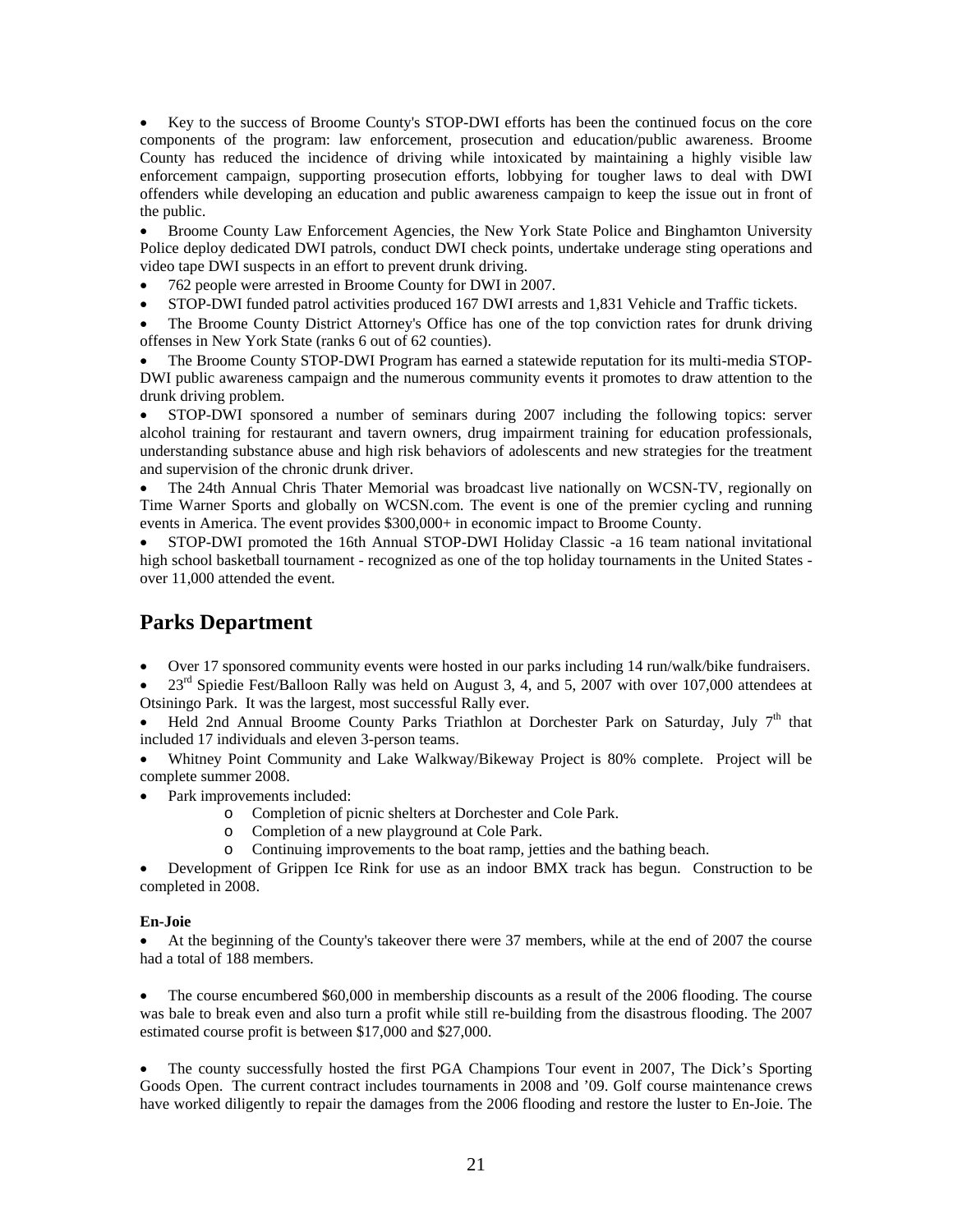County looks forward to showing off improved course conditions for this year's Dick's Sporting Goods Open on July 4-6.

## **Broome County Clerk**

• Implemented pilot program with Courts to make Civil Actions and Criminal Files available on the intranet and internet.

- Implemented e-filing of court related documents.
- Implemented credit card program for retrieval of documents via the internet.
- Continue to process passports. Realized in excess of \$25,000 in revenue in 2007. Continue to hold "Passport Fairs" throughout the county in 2008.
- Continue to operate at no cost to taxpayers.
- Continue to refurbish archival books and maps and make them more available to the public.
- Digitized all paper maps and made them available on-line.

### **Department of Motor Vehicles (DMV)**

- Continue mobile unit operation in Conklin & Whitney Point.
- Continue to offer more hours than any other NYS DMV.
- Expand use of mobile unit throughout Broome County in 2008.

• Documentation scanning workstations being set up in the Endicott and Clinton Street offices for the implementation of the federal Western Hemisphere Travel Initiative (WHTI) Program

# **Health Department**

### **Administration/Fiscal:**

• Based on the 2006 actual expenditures and revenues, the Broome County Health Department costs taxpayers .33 cents per dollar spent.

• Fiscal staff collaborated with grant managers to claim \$4,157,360 out of a possible \$4,167,555, leaving less than \$10,195 or .24% of grant funds left unspent.

• Developed a fraud identification process for Early Intervention and Preschool Program overlapping visits.

• Collaborated with the Decker School of Nursing, Binghamton University Center for Applied Research, and New York Medical College School of Public Health on four new research topics: childhood obesity, food borne outbreaks, childhood lead poisoning, and nutrient values in school lunch programs.

### **Emergency Preparedness:**

• New technology was rolled out to allow staff members to access desktops from remote locations.

### **Early Intervention Program:**

• 41% of children in the Early Intervention Program diagnosed with a developmental delay in one or more of five domains resolved the condition, becoming age appropriate prior to preschool entry**.** 

• New York State Department of Health Early Intervention Program's Individual Family Service Plan performance standards were met for 734 children.

### **Preschool Program:**

• 70% of children receiving Preschool Program special education services were NOT in need of classification upon school age.

### **Steps to a Healthier Broome County:**

• The Steps to a Healthier Broome County's Mission Meltaway and BC Walks Programs enrolled 32 employees and 947 community participants enrolled in Mission Meltaway. Of those who completed the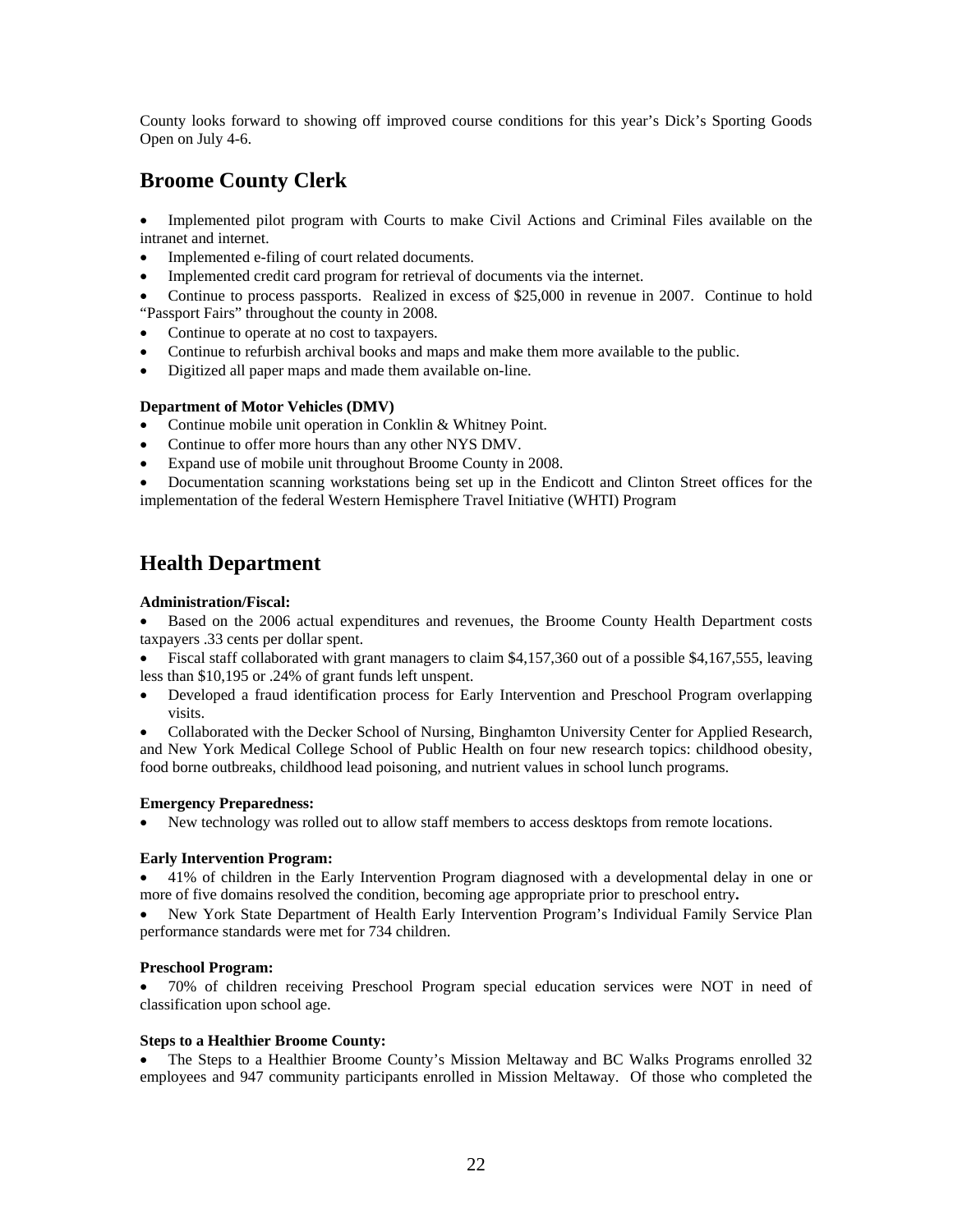program, a total of 2,772 pounds were lost. Close to 15,000 residents enrolled in BC Walks and BC Walks Jr. Programs.

• The "Shape Up Broome" Program generated a total of 180 teams in the county lost 1,863 pounds and exercised 596,869 minutes.

• School Boards approved wellness policies in all 12 Broome County school districts that address nutrition and physical activity to reduce the burden of childhood obesity.

• In cooperation with Broome-Tioga BOCES, Steps assisted all 12 Broome County school districts with the implementation of a pilot project for a childhood obesity surveillance system with the health department.

• Broome County Steps Consortium member, Alan Wilmarth, was one of seven in the nation chosen for the Steps Community Heroes Award. Established in April 2007, this award honors individuals who have made outstanding contributions to improve the health and well-being of others in their communities.

• Funded a built environment project with the City of Binghamton that resulted in over 30 bike racks being installed along the greenway project/river trail in each of the City parks and throughout the business district. In addition, the Steps Program and the City adopted a "Complete Streets Policy" that ensures their streets and roads work for drivers, transit users, pedestrians, bicyclists, as well as for older people, children, and people with disabilities.

• Steps funded a second built environment project with the Town of Union that resulted in a universal sidewalk design in 14 sites throughout the town that will encourage connectivity and accessibility for pedestrians, bicyclists of all ages and abilities.

• Steps staff worked collaboratively with Broome-Tioga BOCES to create and implement a regional cooperative food bid/purchasing system and a healthier unified menu plan that includes all twelve Broome County school districts and three Tioga County school districts.

• Steps staff assisted Cornell Cooperative Extension with establishing two new Farmer's Markets, both on the north side of Binghamton in higher risk neighborhoods, where access to fresh fruits and vegetables is an issue.

• Three worksites completed the "Give Me Five" challenge to include 341 participating employees. New York State Office of Disability, which employs over 180 workers, was the largest employer group.

• Broome County school districts (35 schools and close to 15,000 students) were educated on healthy fruits and vegetables grown in New York State. Give Me 5 posters, daily announcements and menus featuring the Give Me 5 logo were used to reinforce the message. Incentives and education materials were provided to children.

• Provided Binghamton University with the opportunity to build their capacity by providing them with the American Lung Association's Asthma Open Airways Program to use as part of their undergraduate community nursing curriculum. During the two semesters that the new curriculum has been in place, 67 resident Decker School of Nursing students were trained in the Open Airways Program and the program has been implemented in 17 elementary schools reaching more than 100 students with asthma.

Established resolution for the Young Lungs at Play initiative that calls for tobacco free playground areas in eleven Broome County and twenty-three City of Binghamton parks.

#### **Clinics:**

• 3,930 Broome County residents received care in 9,741 visits.

• 1,676 children and 84 adults received dental health education, 701 children received dental screenings, 185 children had prophylactic care and 360 children (1,019 teeth) received dental sealants.

• Cooperating with the Office for Aging, CASA and Community Free Clinic, 2,489 influenza and 95 pneumonia immunizations were administered this season.

• 1,277 patients were seen in 1,691 TB clinic visits.

The population of incoming international students, most from highly endemic areas of the world, doubled this year at Binghamton University. Broome County Health Department TB Program staff interviewed 117 (18%) students with latent TB infection and prescribed appropriate treatment.

• There were four confirmed active TB cases in Broome County requiring 171 directly observed therapy sessions and contact investigations involving 70 residents.

• Completed a total number of 1,478 STD screens.

• 2,698 HIV tests and counseling sessions were conducted at Broome County Health Department, Southern Tier AIDS Program, drug and alcohol treatment facilities, homeless shelters and outreach events.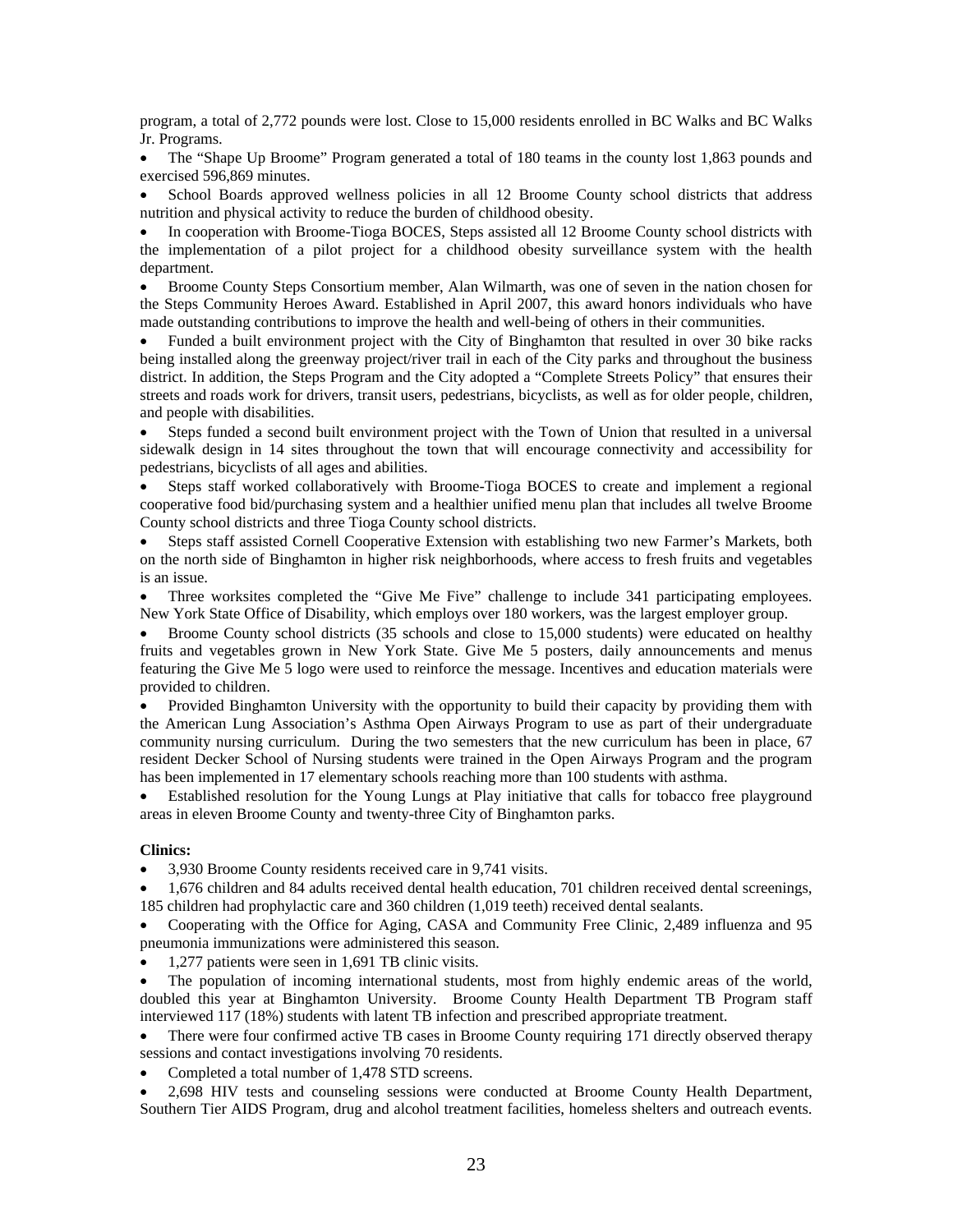Over 5,000 individuals were educated and counseled about HIV, AIDS and harm reduction in 63 presentations. 1,500 individuals in middle and high schools, BCC and BU nursing students received STD education from our staff.

• 242 Broome County employees and volunteer firefighters received education, counseling and referrals for obesity, smoking, breast and cervical health at pre-employment physicals. Immunizations are reviewed and 278 were administered.

### **Healthy Living Partnership:**

• 1,554 women were screened for clinical breast exams, 1,059 for mammograms, and 1,186 for pap and pelvic exams through the Healthy Living Partnership.

• There were 98 community presentations on cancer services offered by the Southern Tier Healthy Living Partnership.

• The Traffic Safety Program recruited eleven new child passenger safety seat technicians for the county and increased the number of educational programs held at schools. 128 car seats and 764 bicycle helmets were distributed through the Traffic Safety Program.

### **Maternal Child Health:**

• 661 families were home visited by the MCH prevention team and immunization levels were addressed. 484 women received Maternal Child Health home visits that included information on ways to improve maternal and child health and reduce infant mortality. MCH home visiting nurses completed 1,030 home visits during which substance abuse issues were addressed.

• The MCH team received 26 bereavement referrals and 5 families accepted home visits.

• Four Public Health Nurses and Child Care Health Program Specialists provided programming and consultation to child care centers and home-based child care providers through 46 training sessions. 776 providers were trained on 39 different topics.

• Healthy Families Broome Family Support Workers home visited 144 families. Information was provided for the specified percentage of time these activities were engaged in during the 1,706 completed home visits: support regarding stress (66%); shaken baby syndrome (6%); general health information (49%); prenatal care (11%); health care providers (10%); smoking cessation (3%); substance abuse issues  $(2\%)$ ; and violence  $(3\%)$ .

### **Environmental Health:**

• 165,000 Broome County residents are served by 183 public water supplies. There were no confirmed waterborne outbreaks in 2007.

• Staff responded to 91 requests for guidance on potential mold exposure in their dwellings.

• The effects of widespread flooding in 2006 are still being felt by Broome County residents. Environmental Health staff worked with 14 property owners in the Town of Colesville to correct well problems caused by the flood waters.

• One component of the NYS Tobacco Control Program is to reduce the rate of youth initiation through preventing youth from purchasing tobacco products at retail outlets. In 2007 compliance checks showed a 96% compliance rate with sales noted at 7 of 181 stores. The program exceeded the federal target for this initiative of 80%.

• All 700 pools and beaches in Broome County were inspected according to NYSDOH guidance.

• Primary care providers have increased their rate of screening children for lead in their blood each year. Rates for children under six years old are estimated at 64% in 2004, up from 22% in 2000.

• Local health departments are required by the NYS Public Health Law to respond to residents calls on public health nuisances. 559 calls were handled by Environmental Health Services staff in 2007.

• 23 rabies clinics were held.

### **WIC:**

• Through increased outreach, over 5,000 WIC participants were enrolled in the program for supplemental foods, nutrition counseling, immunization screening, smoking cessation and alcohol and drug abuse screening.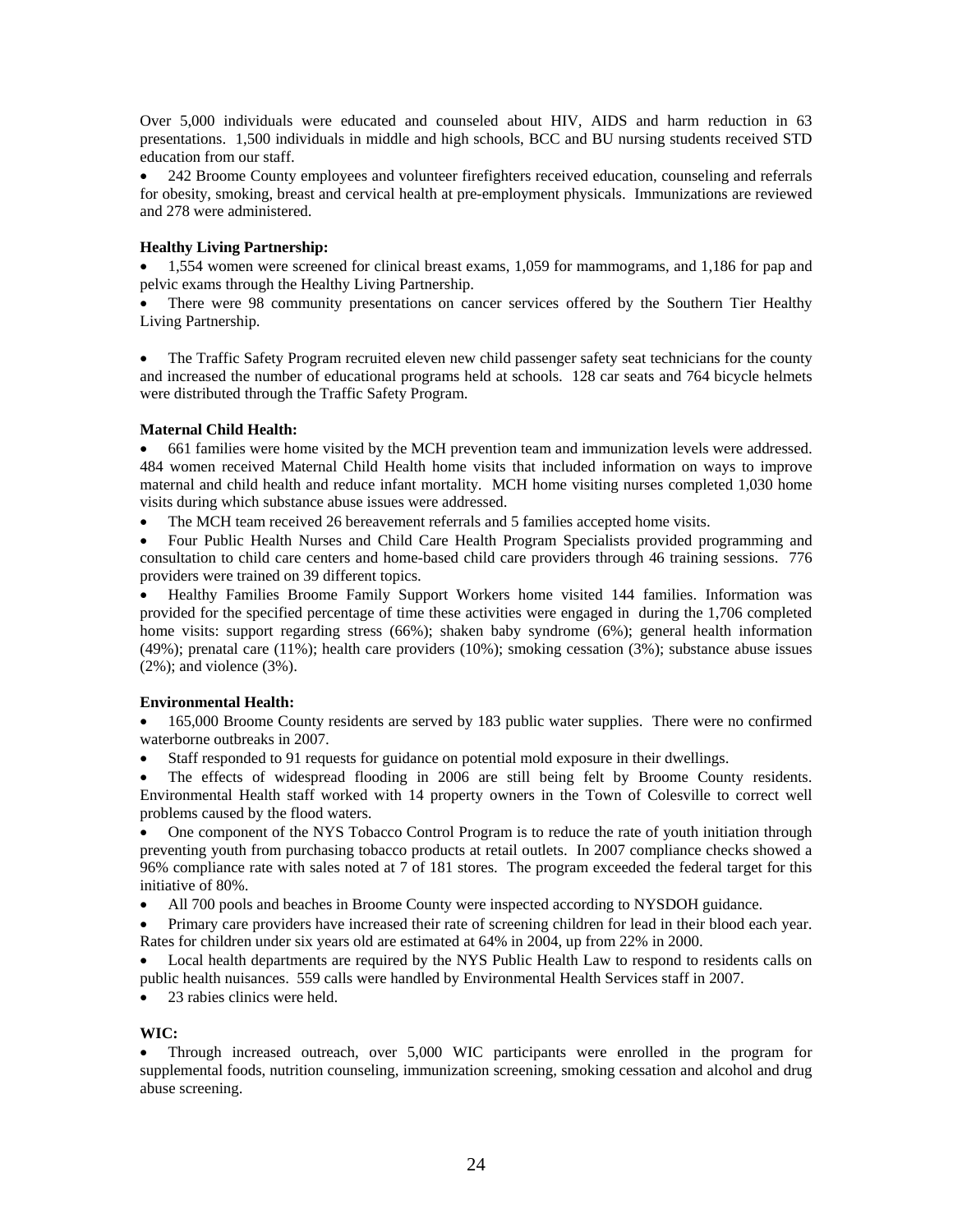## **Personnel**

• Continued benefits administration, labor relations actions and Civil Service activities.

In 2007 we initiated a project in conjunction with I.T. and B.U. graduate students to automate and streamline personnel processes that are currently done manually. The department has reached a point to implement the new processes on a trial basis. However, the strongest solution would be a comprehensive professional platform. (NOTE if the Legislature approves the ideal Oracle ERP System proposed by I.T. in March, implementation of the ERP HR component will be withheld).

• In support of the shared services initiatives, there were inter-municipal agreements reached with local municipalities to provide ongoing consultation, negotiation and administration of labor agreements. This effort began in 2005 with an agreement with the Village of Endicott and was expanded in 2007 to include the Binghamton –Johnson City Joint Sewage Treatment Facility. These Agreements have attributed to lower costs related to labor relations issues for these entities by avoiding litigation and addressing labormanagement concerns in a timely and efficient manner.

In further support of the concept of shared services, the county entered an agreement with the Town of Union in 2007 to support their efforts in search and recruitment of personnel.

# **Information Technology**

• **CIO Of the Year:** New York State named Director, Kim McKinney Public Sector Chief Information Officer of the Year. This is the first time the award has been given; nominees were from State and Local Government. Kim was recognized for her leadership and being an advocate for local government within the State.

• **Payroll, Financial and HR System Replacement Initiative:** Worked on cost justification, detailed requirements analysis and selection of a new integrated system.

o Started creating extract programs to unload all HR/Payroll data from GEAC and Load onto an SQL Database for conversion.

• **On-line Reporting & Workflow:** Implemented a new system that allows paper reports to be viewed on-line. The system also allows the County to design and print its own forms to reduce costs. The new application contains a workflow component to allow us to work on setting up in house on-line workflows.

- o Started design of a work flow application for Resolution Input and Tracking System for Eric Denk.
- o Started design and development of a work flow application for Print Shop requests to be implemented in 2008.
- o Implementation of Special forms replacement and online reports.

• **Document Imaging & Retrieval:** Worked on a pilot project with CASA to scan client records and develop a web-portal interface to recall records. This greatly reduces the amount of paper records CASA must store. Will continue to expand this capability to other departments in 2008. Records Management completed grant proposal for data records to cover expenses.

• **Website Content Management Software:** Selected a vendor, contract has been approved and the project will begin in March 2008.

• **Voice Mail System:** Completed phase 1 of the implementation of the new voice mail messaging system. Migrated all 778-xxxx users and deployed all new speech enabled call processing attendants countywide. Implemented unified messaging components and developed and distributed user documentation and tutorials.

• **Disaster Recovery Site for critical server applications:** The architecture was established and equipment was procured in 2007. The equipment will be deployed to Public Safety in early 2008. Decisions on recovery priority of various systems are still ongoing. Additional equipment will be procured as demand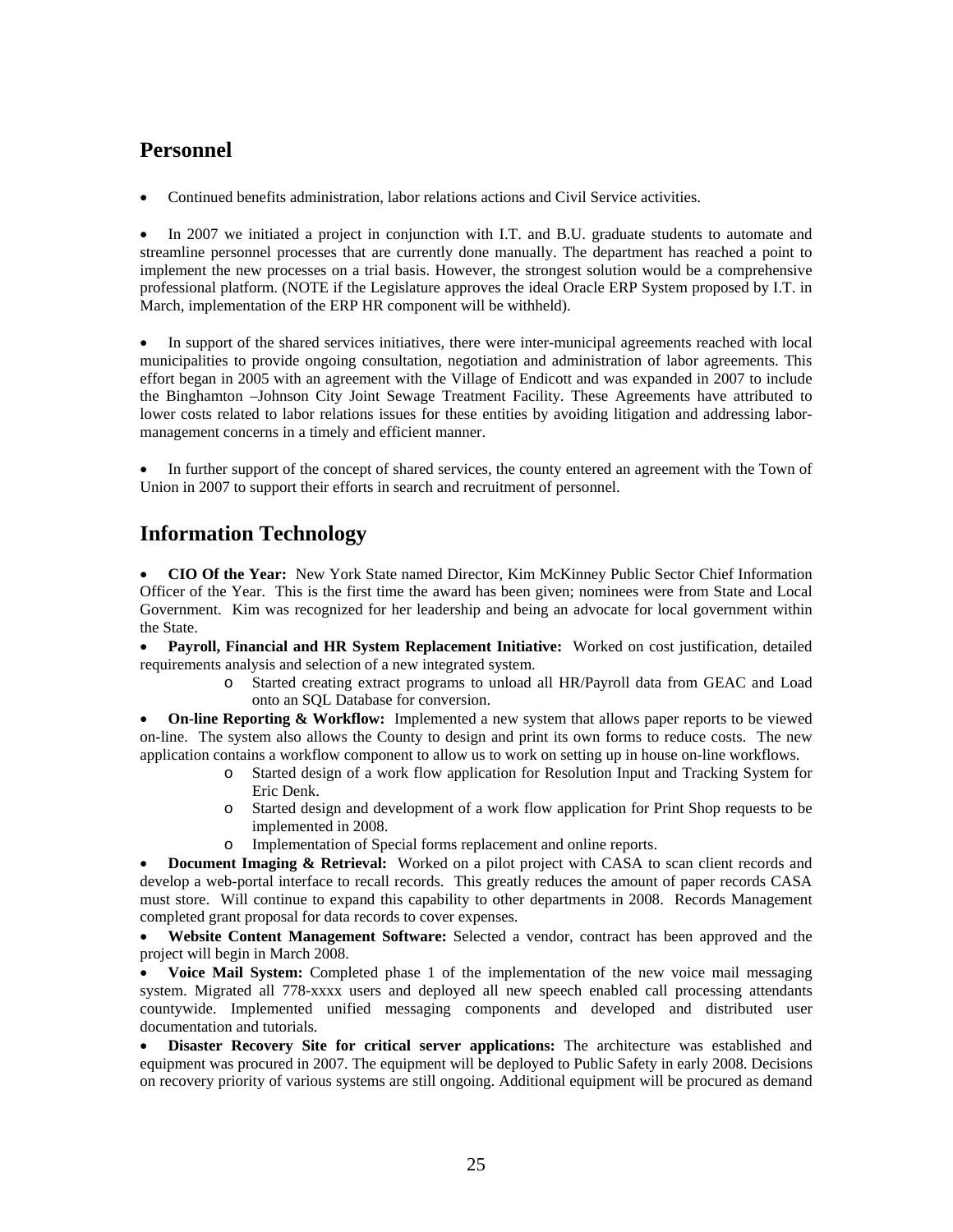increases. In 2008, Public Safety will be able to use the Broome County Office building as a rapid failover site for all of their open systems.

• **Consolidation of Servers with VMWare:** In 2007, the workload of 34 servers onto 3 servers running VMware. In 2008, resources will continue to be consolidated. Additionally, we will run VMware on-site at Public Safety in 2008. This has saved us money on power and cooling, as well as on server hardware. It also increases our ability to manage our servers remotely and recover them in the event of a disaster.

• **Ticketmaster:** Set up connection for two workstations, one located at the Arena and one at the Forum. This also included installation of a wireless network for Ticketmaster ticket scanning devices.

• **Forum:** Provided an isolated Internet path from the Forum, for WHRW personnel to transmit the Downtown Binghamton Singers concert to a site in Washington D.C.(using FTP).

• **e-Discovery Procedures:** Put in place procedures for e-Discovery requests from Law to search archived e-mail and electronic documents. The county was recognized by the State as one of the first and only Counties to have this in place.

**State's OneNet Project:** The cost of managing the county's networks, including maintaining and supporting various connection points of state communication lines, had become overwhelming. The State Office For Technology (OFT) worked with counties to address problems and developed OneNetNYS, an innovative solution that provides a high level of security needed along with management components. Broome County was the first County to work with OFT on putting this solution into place. This provided the end-users more access to various applications they needed to do their jobs.

**Postage Machine:** Added new software to the county postage machine that will save money. The Post Office made changes and restrictions in mailing letters, packages, and boxes. The new software takes the guesswork out of the actual cost of each piece. Prior to the new software, packages could be sent out with more postage then needed or returned for additional postage, which delays the actual delivery of the piece.

• **Printing for Chenango Forks School District:** Created new Visitor Log and badges for visitors at the individual schools. Saved the district \$75 a book, helping to lower the cost of this important safety measure.

- **Public Safety Projects:** The following initiatives were completed or are in process for Public Safety
	- o A high availability solution has been tested and is functional but we are waiting on one final component from the vendor to make it 100% solution.
	- o Implemented and trained officials on crime mapping software.
	- o Finished rollout of field reporting for Broome County Sheriff's Office.
	- o Setup Binghamton Fire Station 1 with rip and run setup including Comnetix scanner to scan fingerprint cards to send directly to state.
	- o Implemented paging software for Fire Departments and emailing to rip and run.
	- o Implemented bulletin board to broadcast to local law enforcement mobile units from Communications Center.
	- o Implemented Tracs Ticket Interface to New World.
	- o Upgraded pc's in Jail Pods, SIU, Detectives and some Administration stations.

### **Greater Binghamton Airport BGM**

- The Broome County Department of Aviation officially welcomed a new airport tenant **Lockheed Martin Systems Integration – Owego -** to Hangar I at the Greater Binghamton Airport. The final lease agreement for this newly renovated facility extends to 2012.
- Finished 2007 with an 11.5% increase in overall passenger boardings in comparison to 2006. The final passenger tally for 2007 amounted to 122,388 passengers compared to a 109,726 total in 2006.
- Successfully hosted the 2007 Greater Binghamton Air Show attracting world famous aerial performance teams to the delight of tens of thousands of enthusiasts.
- Completed Phase III of the Airport Public Side Improvement Program, which involved repaving the airport's parking lots, installing new walkways, and improving lighting fixtures/ directional signage.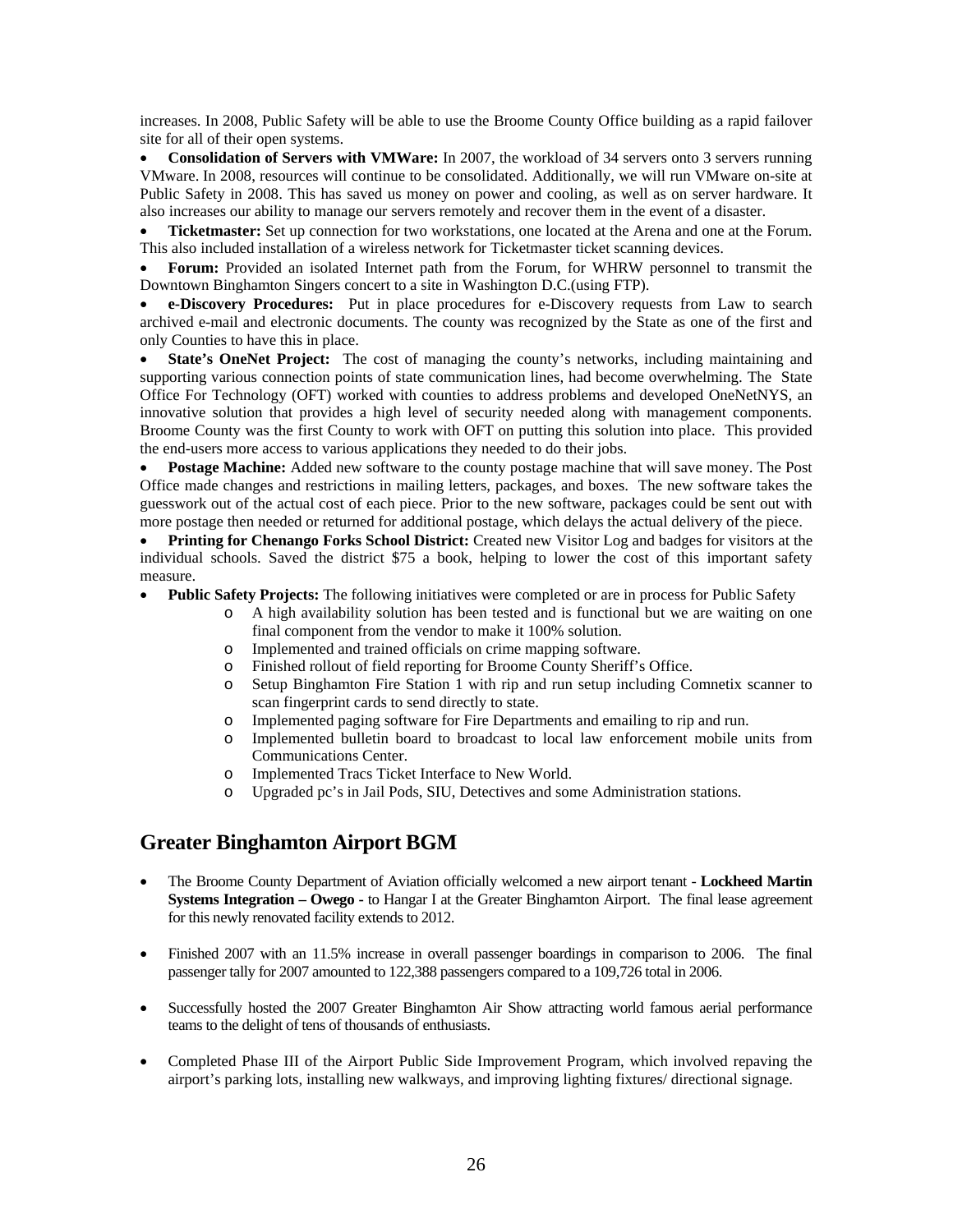- Implemented an Airport Ambassador Program whereby volunteers from our local communities staff the Airport Visitor Center helping customers with travel issues.
- Secured \$1,416,704 in federal grants to fund 2007 capital projects. Secured \$1,250,000 in New York State funding to pay for the Parking Lot Improvement Project.

## **Broome Security**

- Broome County government Security CATS Unit became the focal point of the FBI managed Southern Tier Cyber Crime Task Force. Serving 6 counties and 18 different law enforcement agencies.
- Received \$20,000 legislative initiative from Assemblywoman Lupardo for lab enhancements to increase efficiencies in regards to man hours spent per case.
	- o CATS completed 136 cases in 2007.
	- o 82% of computer forensic cases involved child exploitation.
	- o CATS analysts processed over 110 computers which included:
		- 2,000,000 keyword searches
		- $2,400,000+$  graphic images

#### **Front Street Dog Shelter**

- Our Critter Cuisine Program used six volunteers to provide eighteen clients of the Meals-on-Wheels Program (with 24 cats / 12 dogs) monthly pet food delivery in 2007.
- Our SOS Boarding Program provided housing for six dogs, seven cats, two birds and two bunnies for nine women and their children in 2007. This allowed these women and their children to leave abusive situations and prevented further abuse to them and their pets.
- Provided eight programs, both at the shelter and off site to educate children and adults on animal care, safety and promoting our shelter and its services.
- Increased our private boarding program Camp Barkalot from 198 dogs in 2006 to 294 dogs in 2007. This gives our community a fun and safe place to leave their family pet when traveling.

### **Broome County Veterans Memorial Arena & Forum**

| <b>Arena:</b> |              |           |  |
|---------------|--------------|-----------|--|
|               | 2004         | 2007      |  |
| Concerts      |              | 13        |  |
| Revenue       | \$441,937.73 | \$547,163 |  |

- Increased  $3<sup>rd</sup>$  floor Arena Club rentals for private functions.
- Renewed contract with Ticketmaster Ticketing System, in doing so have installed computerized scanning system and print at home capabilities.
- Renovations to Arena Executive Offices, reception area, Managers Office.
- Constructed production office for touring shows, with internet and phone access.
- Contracted with Blue Sky Promotions LLC, to help promote Arena and Forum Theatre.
- Upgrades to ice making equipment.
- Established an effective working relationship with new promoters such as Live Nation,

Outback Concerts, Ed Atamian Presents, Bowery Presents and Emery Entertainment that will benefit the Arena with additional concerts and other events.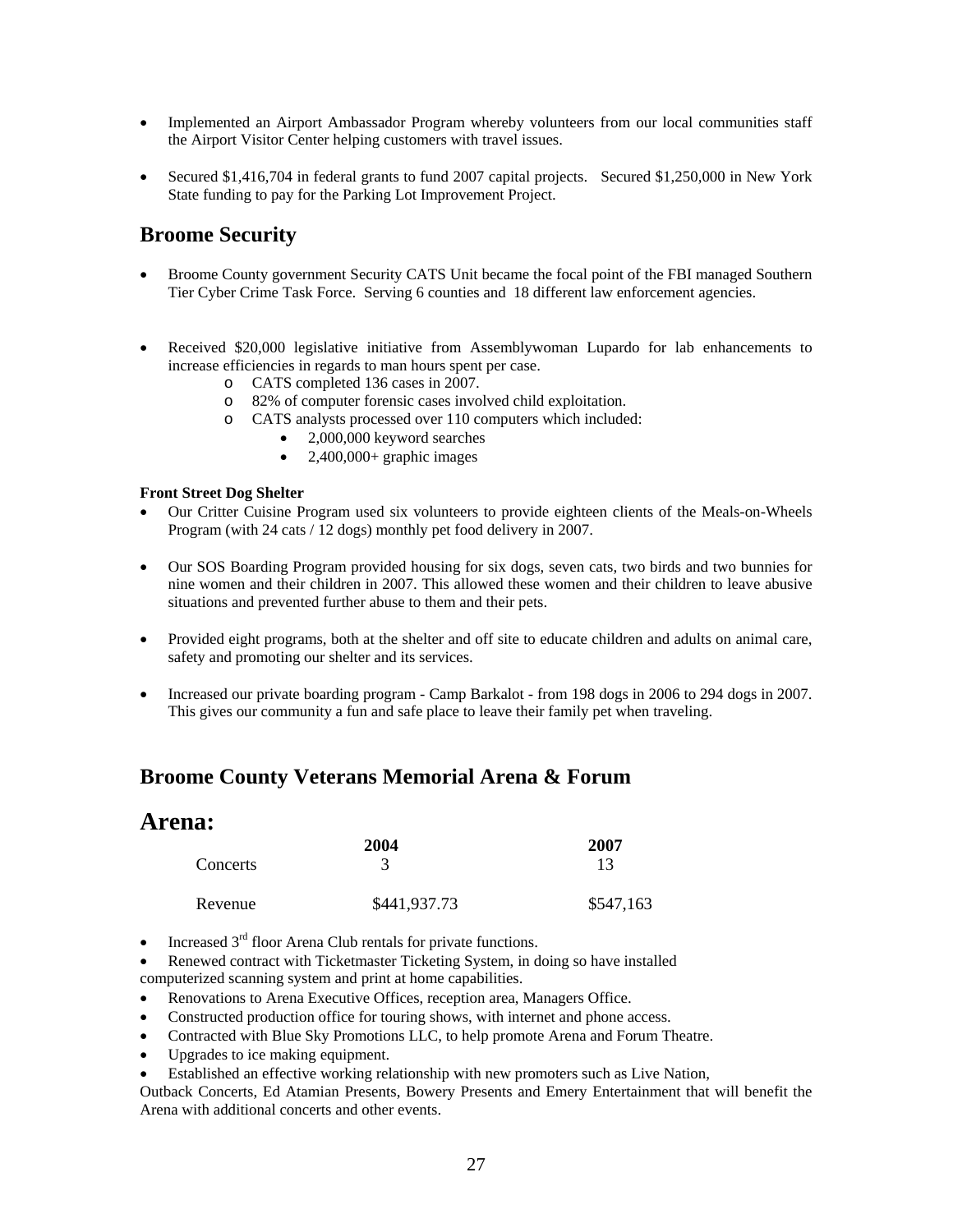- Renewed 5yr agreement with AHL Binghamton Senators.
- Installed hand railings in the seating area for patron safety.
- Awarded 2008 AHL All Star Classic:
	- o Boosted local business revenue and increased hotel traffic (figures unconfirmed).
	- o Event and Greater Binghamton commercial broadcasted on over 100 Million Homes in USA and Canada.
- Constructed two (2) new locker rooms west end of building.

• Continuing to work closely with Buildings and Grounds on effective maintenance programs for the comfort and safety of facility users.

### **Forum Theater:**

- Exceeded revenue projections by \$23,000.00.
- Increased attendance by 7%.
- Successfully held first annual Summer Film series partnering with BMETS, Rod Serling Video Foundation, HH&K.
- Purchased two new carpet extractors.
- Upgrades to heating and air conditioning system in the seating area and lobby.
- Sanded and refinished stage surface.
- Continuing to build upon relationship with local arts community.

# **Library**

- 365,502 total visitors from local area, U.S. and 123 people from all over Europe, Canada, Mexico, Russia, just to name a few.
- 953 total programs attended by 22,749 people.
- 56,521 questions answered by the Information Services staff.
- 3 plaques from the old Exchange St. Library rededicated and reinstalled in our Court St. Library.
- 76 public computers with broadband access as well as wireless. 40 of these computers were replaced with 2006 Capital Improvement funds.
- 115,448 computer hours logged by visitors.

### **Planning**

• Brought in \$1,374,242 in grant dollars for several projects including \$500,000 in additional aid for flood victims.

• Continue to contract with municipalities to provide services that include preparation of comprehensive plans, GIS sewer mapping, historic preservation grant preparation and crime mapping.

• In another significant step towards meaningful consolidation, both the County and City are currently working towards an innovative restructuring of GIS and mapping service provision. Under a proposal submitted by GIS Administrator Doug English, and fully supported by Planning Commissioner Rita Petkash, a GIS group will be established in the Planning Department to serve both County and City GIS needs. Not only will the County be consolidating GIS and mapping functions with the City, but internally as well, with the transfer of tax mapping and 911 addressing responsibility to the GIS group. Perhaps most importantly, through innovative financial arrangements and contributions, the necessary staff needed to fully support the responsibilities given to this new venture will not impact the County's general fund in any way.

• Waterways across the Country have been recognized as highly effective economic development tools. To take advantage of this Economic Development tool, the BC Department of Planning and Economic Development worked hand-in-hand with the Town of Vestal to submit a grant application to secure funding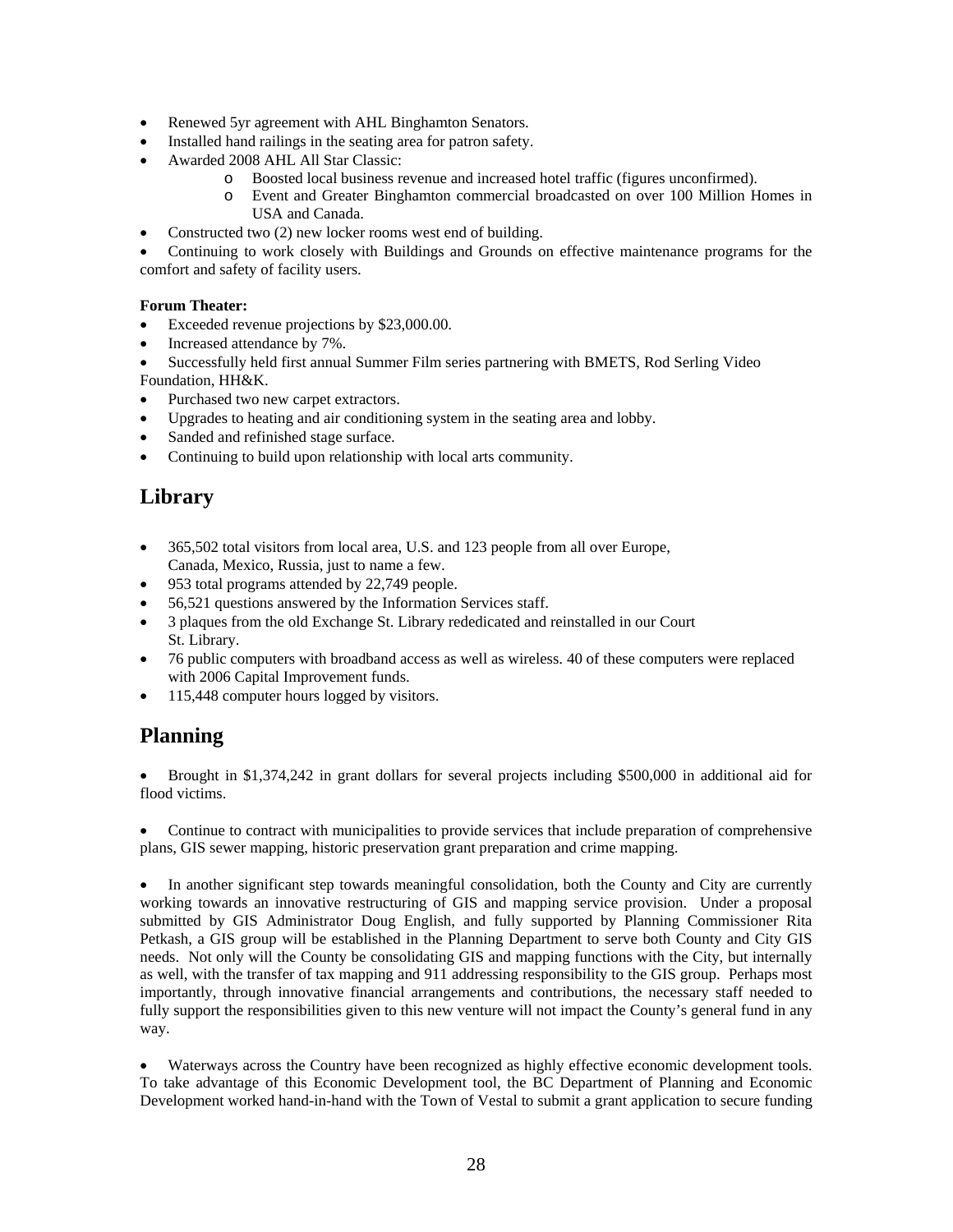for a year-long waterfront revitalization study in order to identify public access options for twenty-two (22) Broome County municipalities located along our four rivers.

- o The Department, jointly with the City of Binghamton, has applied for monies to fund an engineering study of the Rockbottom Dam. This study would provide specifications and cost estimates associated with constructing a competition kayak course at the dam and making the dam navigable for watercraft such as kayaks, canoes and small fishing boats. This would allow safe boating on over 50 miles of river in Broome County and provide the catalyst for spin-off small business development.
- o The Department of Planning and Economic Development partnered with the Town of Conklin to secure almost \$500,000 in grants to fund construction of the Conklin Multi-Use Trail.

• The County will begin construction of the Intermodal Transit Terminal this Spring. This is an extremely important Economic impetus for the region, and will revitalize an under developed area in the downtown Binghamton Arts District as well as provide safe, weather protected transit access for riders.

• Played a key role in the planning and developing the Annual Conference of the Upstate Chapter of the American Planning Association, which was held in Binghamton. The conference, attended by over 100 persons, showcased Greater Binghamton in three areas: The Arts and Downtown Revitalization, Heritage Areas, Corridors and Greenways and Brownfield Revitalization.

• The Department received a grant to prepare an end-use plan for the EJ Industrial Spine, which has been named a Brownfield Opportunity Area (BOA). A similar plan will be prepared for the Brandywine BOA beginning in late spring this year.

• The Department has also received a grant to prepare an end-use plan for the Depot site in the Town of Fenton. Members of the DEC Mobile Lab have been conducting environmental sampling at the site. Work will continue at the site over the next few months.

• In order to qualify for FEMA aid and other financial assistance for damage as a result of a Natural Disaster, municipalities are required to prepare a Hazard Mitigation Plan (HMP). The Department of Planning applied for and received a grant to prepare an HMP to include all the municipalities in Broome County - at no cost to them. The HMP was recently approved by FEMA.

• The County's award winning GIS Portal Website continues to experience record number of visitors, 181,315 in 2007.

• The department will continue to provide training for municipal officials and planning and zoning boards. This training satisfies NYS annual training requirements and is provided at no cost.

### **Board of Elections**

• Purchased a Full Image Documentation Computer System that interfaces with our present software. The BOE can now go paperless and archive all of our paper documents concerning the voter and enables our workers to concentrate on the new voting systems scheduled for 2008.

### **Transit**

• 3.5% increase in ridership from 2006 to 2007.

• Transit extended service in 2002 to increase available transportation especially targeting laborers working second and third shift jobs. In the past, service was not offered late night during the week or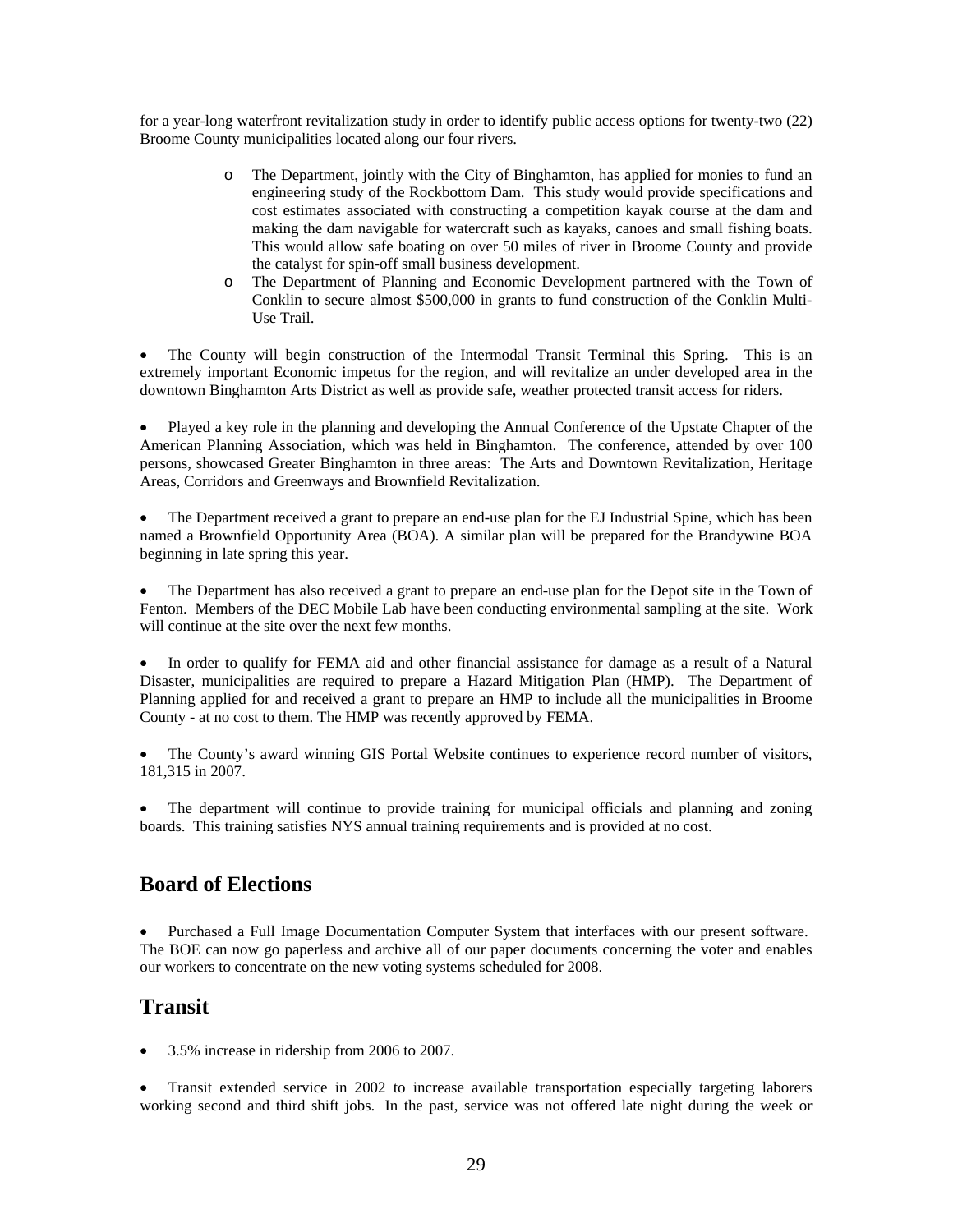Saturday and there was no service on Sunday which limited passenger's ability to seek and attain employment.

• In each quarter ridership has increased on the extended service routes. During the first quarter of 2001, the number of TANF rides totaled 579 and the number of overall ridership during the extended service was 30,062 rides. During the first quarter of 2007, the number of TANF rides totaled 35,690 and the number of overall ridership during the extended service was 65,612 rides. Individuals are benefiting from the extended service and transit is meeting a great need in our community.

Service has been extended or created for such major employers as Microdyne (375 employees), Shopvac (350 employees), EIT or Endicott Interconnect Technology (1,800 employees), NCI or Nationwide Credit Inc. (400 employees), Walmart (687 employees) and Frito-lay (800 employees). Extended ridership for 2007 was **307,419**. These services have greatly assisted both employees and the employers.

### **Broome Tioga Workforce**

- 9,877 customers served at Broome Tioga Workforce NY Career Centers.
- There were 8,833 new registrations.
- Over 300 customers participated in training programs, and On the Job Training.
- 811 employers were served.
- 6,793 job orders listed.
- Welfare to Work programs: 842 jobs obtained in 2006.

Over 70 percent of all of the nearly 10,000 individuals served through the Broome & Tioga Career Centers attained employment.

| <b>Broome/Tioga</b><br>Total                                                                                                  | <b>Adults</b>                              | <b>Dislocated Workers</b>              |  |
|-------------------------------------------------------------------------------------------------------------------------------|--------------------------------------------|----------------------------------------|--|
| <b>Participants Served</b>                                                                                                    | 7,607                                      | 2,270                                  |  |
| Entered<br><b>Employment</b><br>Rate                                                                                          | Rate<br>65 %<br>Actual 69.2                | <b>Rate 65%</b><br>Actual 75.0         |  |
| <b>Retention Rates</b>                                                                                                        | Rate<br>82 %<br><b>Actual 82.5</b>         | 89%<br>Rate<br><b>Actual 88.2</b>      |  |
| <b>Average</b><br><b>Earnings</b><br>(Adults/DWs)<br>Six<br><b>Months</b><br><b>Earnings</b><br><b>Increase</b> (Older Youth) | Rate<br>\$11,275<br><b>Actual \$10,904</b> | Rate<br>\$14,900<br>\$12,983<br>Actual |  |

• Increased expectations to assist jobseekers find good paying jobs and employers find educated, skilled employees.

• Increased the program services assist Unemployed Jobseekers in their re-employment efforts and reduces the time on unemployment.

• Increased Training at local educational institutions for high-skilled, high-demand jobs in healthcare, advanced manufacturing, IT, Trades. This has doubled the number of persons trained over the previous year.